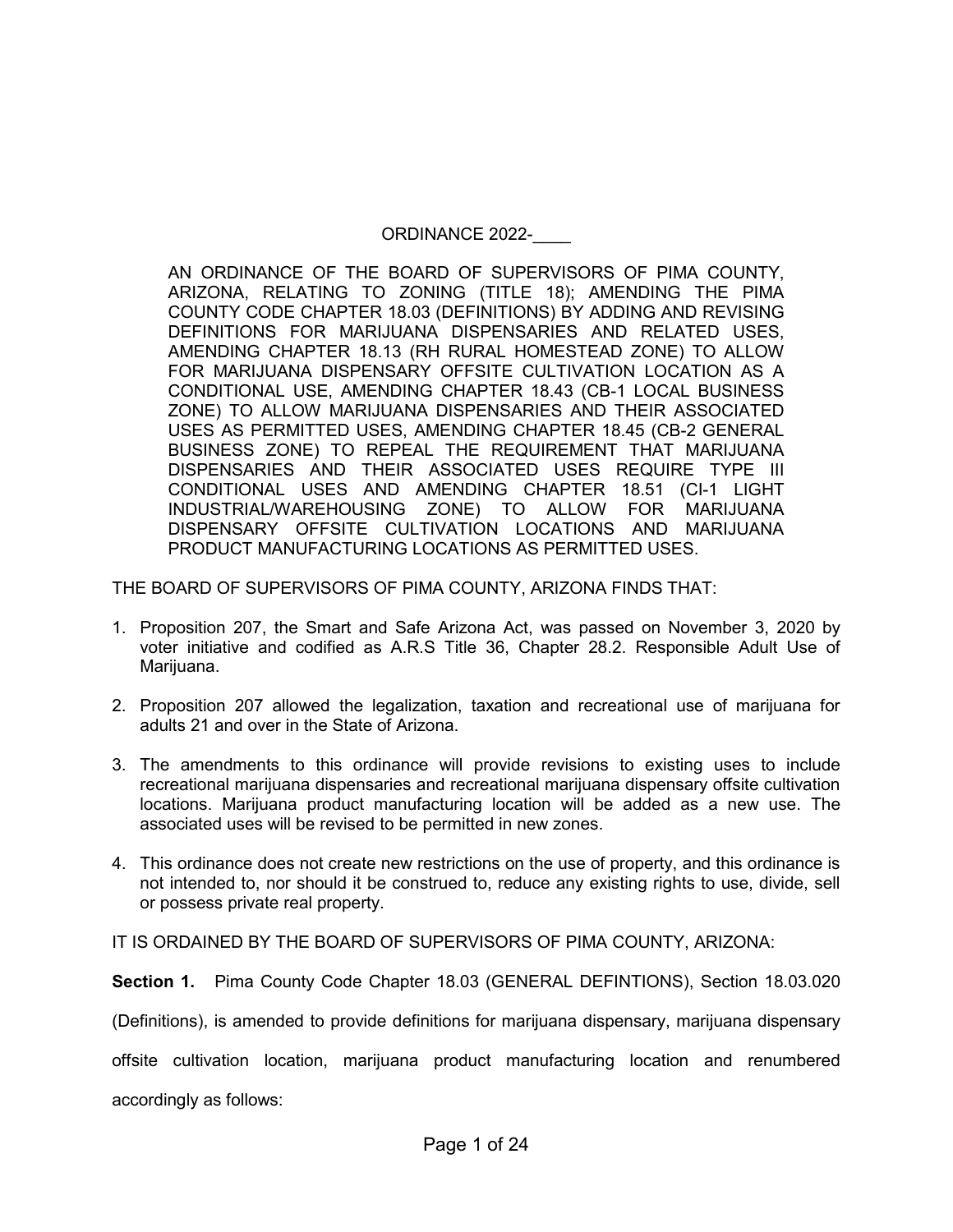### Chapter 18.03 GENERAL DEFINITIONS

…

. . .

…

18.03.020 Definitions.

M. Definitions "M."

- 6. Medical Marijuana dispensary: A not-for-profit entity, nonprofit medical marijuana dispensary defined in A.R.S. § 36-2801(12) or a marijuana establishment defined in A.R.S. § 36-2850 that acquires, possesses, cultivates, manufactures, delivers, transfers, transports, supplies, sells or dispenses marijuana or related supplies and educational materials to cardholders customers.
- 7. Medical Marijuana dispensary offsite cultivation location: The additional location where marijuana is cultivated by a medical marijuana dispensary as referenced in A.R.S. § 36- 2804(B) (1)(b)(ii) or the additional location where marijuana is cultivated by a marijuana establishment as referenced in A.R.S.§ 36- 2850.
- 8. Marijuana Product Manufacturing Location: The location, separate from a marijuana dispensary, where marijuana products are manufactured that include edible products, ointments, and tinctures.
- 8. 9. Medical marijuana qualifying patient cultivation location: An enclosed facility, that does not exceed fifty square feet of cultivation space for each location, where a qualifying patient, as defined by A.R.S. Section 36-2801(13), cultivates marijuana if the qualifying patient's registry identification card states that the qualifying patient is authorized to cultivate marijuana. The qualifying patient cultivation location must be located in the CB-2 zone as a Type III conditional use or as an accessory use to the qualifying patient's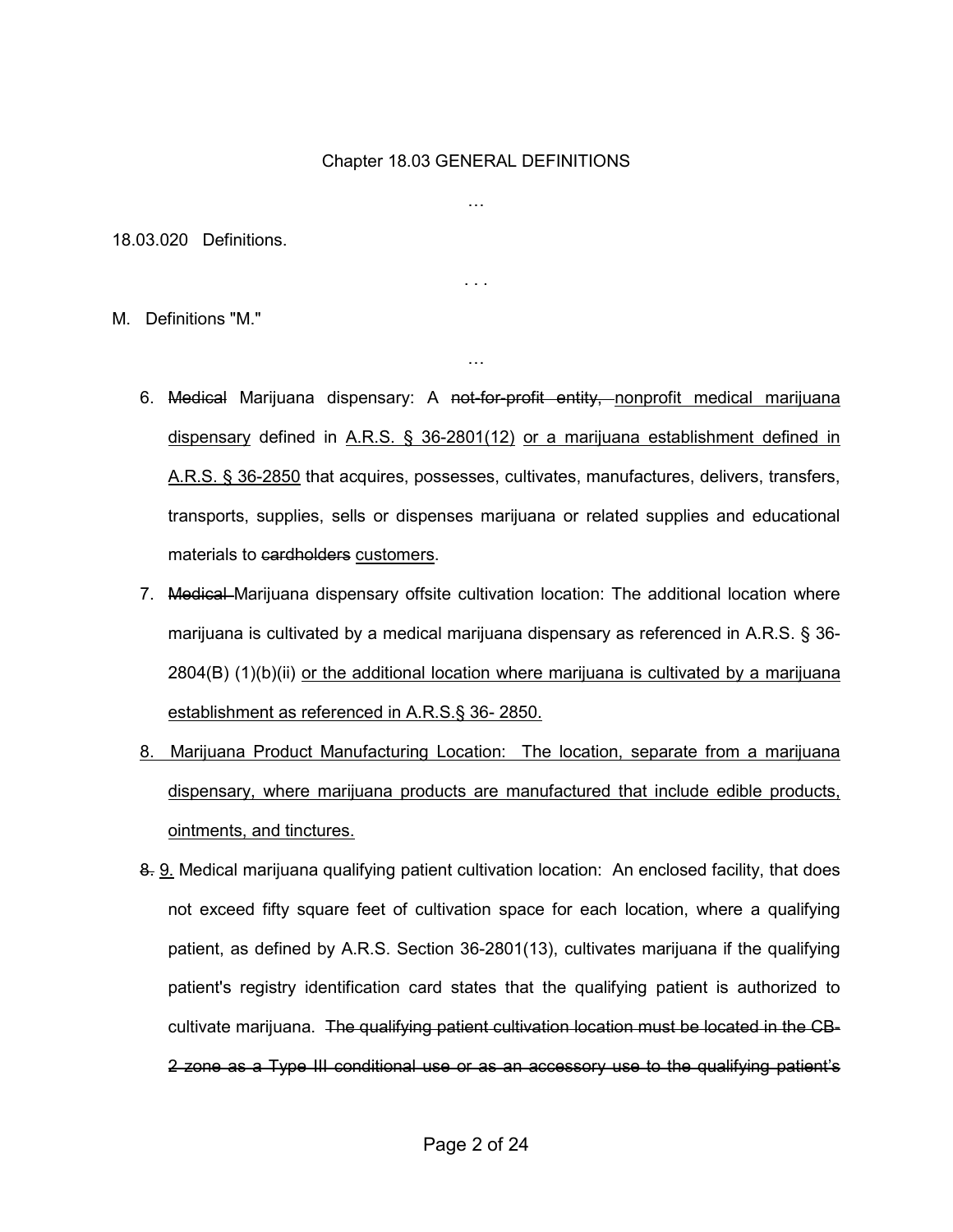primary residence. Medical marijuana cultivation as an accessory use to the qualifying patient's primary residence must not be detectable from the exterior of the building in which the cultivation takes place. The qualifying patient cultivation location must comply with the security requirements of A.R.S. Title 36, Chapter 28.1.

**Section 2**. Pima County Code Chapter 18.13 (RH RURAL HOMESTEAD ZONE), Section 18.13.030 (Conditional Uses), is amended to add marijuana dispensary offsite cultivation location as a conditionally permitted use and renumbered accordingly as follows:

…

## Chapter 18.13

## RH RURAL HOMESTEAD ZONE

…

18.13.030 Conditional uses.

A. Procedure: In accordance with Chapter 18.97 (Conditional Use Permits).

B. Uses conditionally permitted:

## 39. Marijuana Dispensary Offsite Cultivation Location:

a. Type II procedure.

 b. There is no size limit for the maximum floor area of a marijuana dispensary off-site cultivation location.

…

c. A marijuana dispensary off-site cultivation location shall be located in a permanent, enclosed, locked facility in accordance with state statutes and Arizona Department of Health Services rules and shall not be located in a trailer, cargo container, mobile or modular unit, mobile home, recreational vehicle, or other motor vehicle.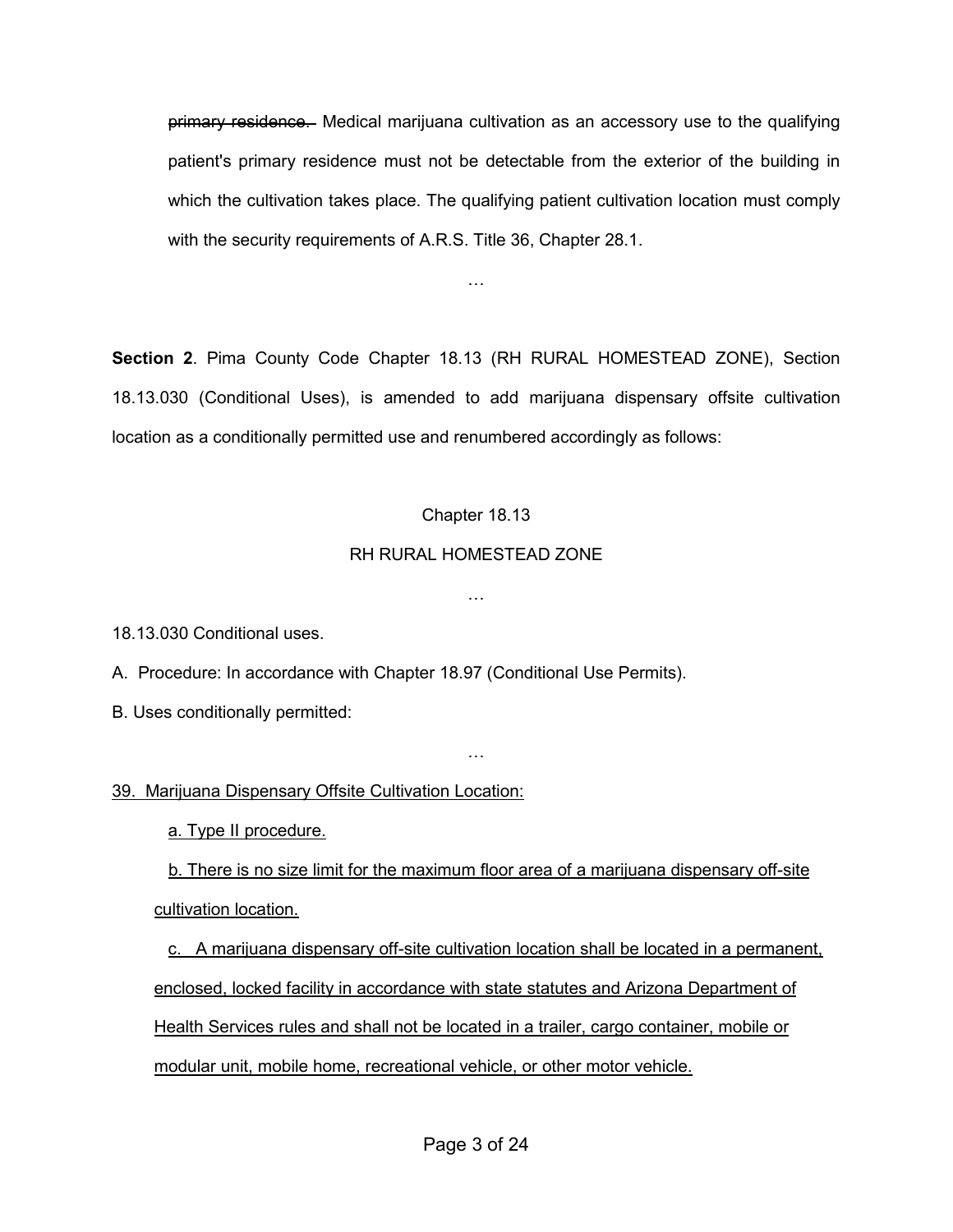d. A marijuana dispensary off-site cultivation location shall be setback a minimum of 2,000 feet from any other marijuana dispensaries or marijuana dispensary off-site cultivation locations measured in a straight and direct horizontal line between the two closest exterior or applicable interior suite walls of marijuana dispensaries' cultivation locations.

e. A marijuana dispensary off-site cultivation location, shall be setback a minimum of 500 feet from a K-12 public, private, or charter school, measured in a straight and direct horizontal line from the closest exterior or applicable interior suite wall of the marijuana offsite cultivation location to the closest property line of a school.

f. A marijuana dispensary off-site cultivation location shall comply with all lawful, applicable health regulations, including those promulgated by the Arizona Department of Health Services and any other authorized regulatory agency.

g. A marijuana dispensary off-site cultivation location shall provide only wholesale products to other marijuana dispensaries, marijuana dispensary off-site manufacturing locations, or marijuana dispensary off-site cultivation locations.

h. Odor Mitigation

(1) Odor mitigation devices and techniques shall be incorporated in all marijuana facilities to ensure that odors are mitigated. Odor mitigation may be accomplished through an exhaust air filtration system with odor control that prevents internal odors from being emitted externally or through any other best practices adequate for odor mitigation as determined acceptable by the Chief Zoning Inspector, in the Chief Zoning Inspector's sole discretion.

(2) An odor mitigation plan shall be submitted with the initial permit application. When a modification is made to a marijuana facility, or the facility operation, that has the potential to impact the nature or degree of odor, or affects the control of odor, the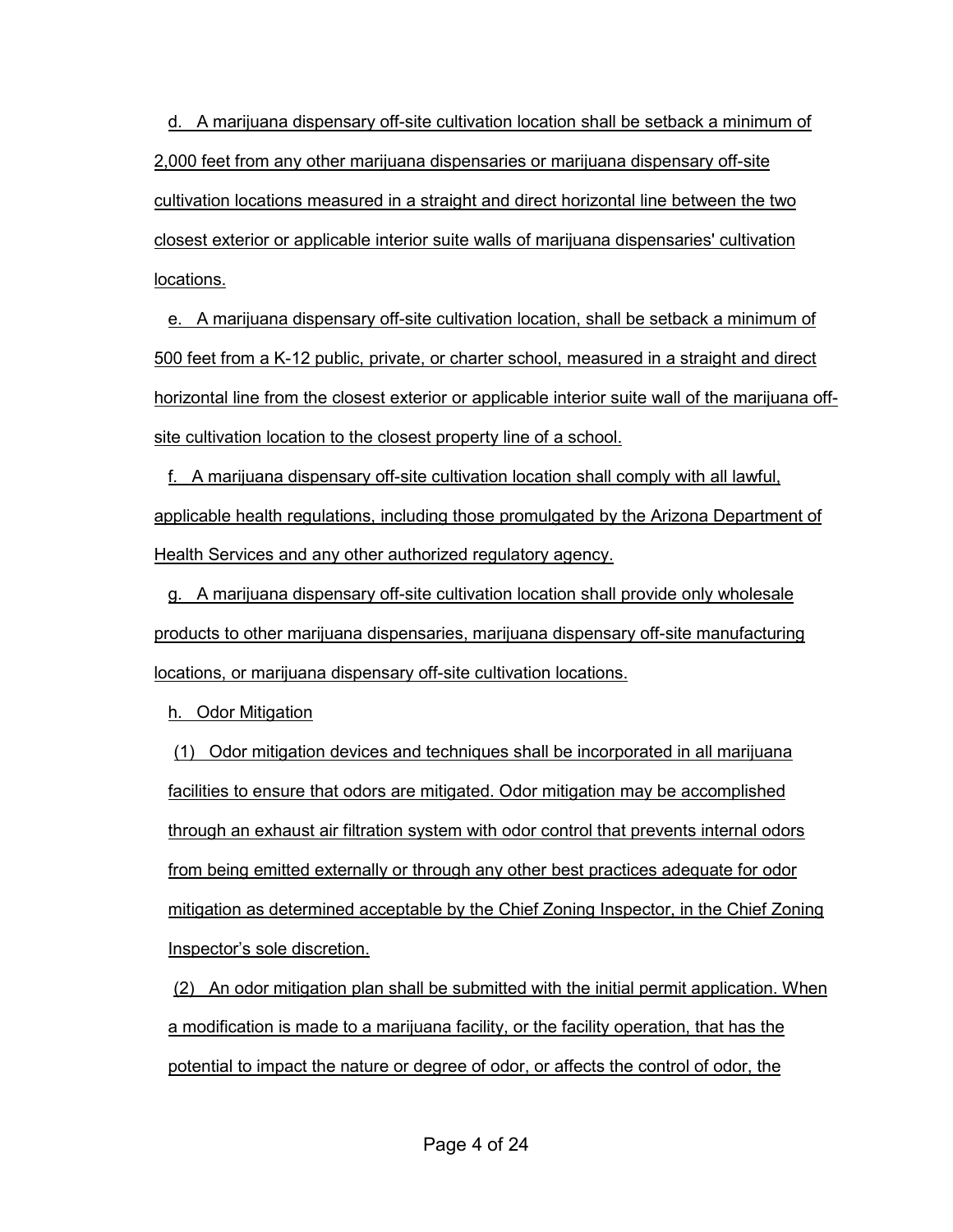marijuana facility owner must update its odor mitigation plan within 30 days of facility modification.

(3) An odor mitigation plan shall include all of the following information:

- (a) Facility floor plan (showing areas of potential odor emissions);
- (b) List of odor emitting activities to take place on site;
- (c) Phases (timing, length, etc.) of odor-emitting activities;
- (d) Odor mitigation practices based on industry-specific best control technologies and best management practices; and
- (e) Administrative controls and engineering controls (system design plan, operational processes, maintenance plan).

(4) The marijuana facility shall not begin operations until the order mitigation plan, or any required update to the odor mitigation plan, is approved by Chief Zoning Inspector.

**Section 3.** Pima County Code Chapter 18.43 (CB-1 LOCAL BUSINESS ZONE), Section 18.43.030 (Permitted uses), is amended to add marijuana dispensary, marijuana dispensary offsite cultivation location and marijuana product manufacturing location as permitted uses and renumbered accordingly as follows:

…

Chapter 18.43

## CB-1 LOCAL BUSINESS ZONE

…

18.43.030 Permitted uses.

A. Any use as permitted in Section 18.31.010 (TR Transitional Zone).

B. The following uses, as restricted in Section 18.43.020(A):

59. Marijuana Dispensary;

…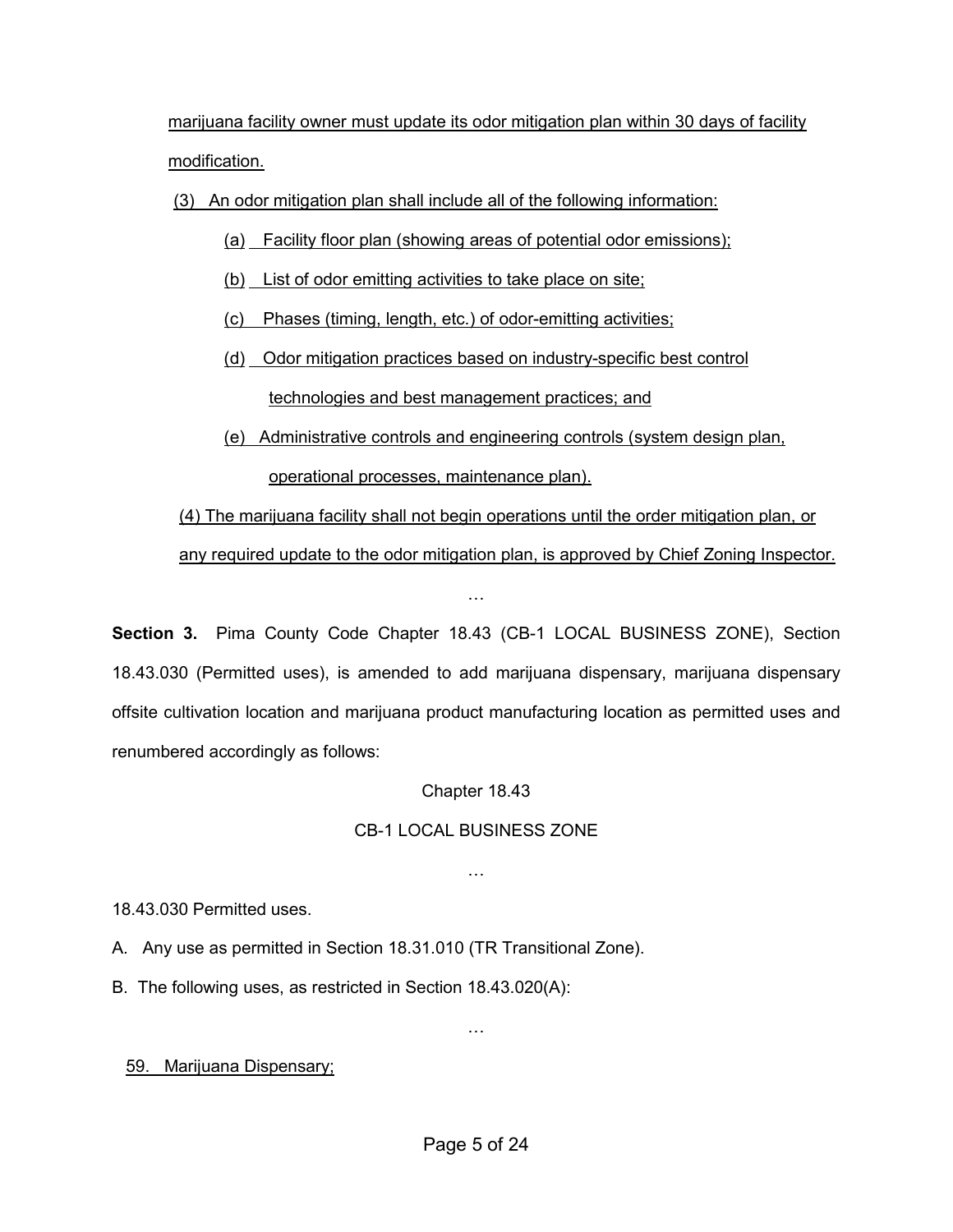a. The total maximum floor area of a marijuana dispensary shall not exceed 10,000 square feet.

b. A marijuana dispensary shall be located in a permanent building and shall not be located in a trailer, cargo container, mobile or modular unit, mobile home, recreational vehicle, or other motor vehicle.

c. The permitted hours of operation of a marijuana dispensary are from 7:00 a.m. to 10:00 p.m.

d. A marijuana dispensary shall have an interior customer waiting area equal to a minimum of 25% of the sales floor area. For purposes of this section, sales floor area is defined as any area open to customers for the sale of products. This does not include waiting areas, areas for production and storing of products, or offices.

e. A marijuana dispensary shall not have outdoor seating areas.

f. A marijuana dispensary may deliver medical marijuana to the extent permitted by Arizona law. A marijuana dispensary may deliver recreational marijuana once rules permitting and regulating delivery are approved by the Arizona Department of Health Services and become effective, and shall comply with state law and all lawful, applicable health regulations, including those promulgated by the Arizona Department of Health Services and any other authorized regulatory agency.

g. A marijuana dispensary shall be setback a minimum of 2,000 feet from any other marijuana dispensaries, measured in a straight and direct horizontal line between the two closest exterior or applicable interior suite walls of marijuana dispensaries.

h. A marijuana dispensary shall be setback a minimum of 500 feet from a K-12 public, private, or charter school or a licensed childcare center, measured in a straight and direct horizontal line from the closest exterior or applicable interior suite wall of the marijuana dispensary to the closest property line of a school or childcare center. Exception: For the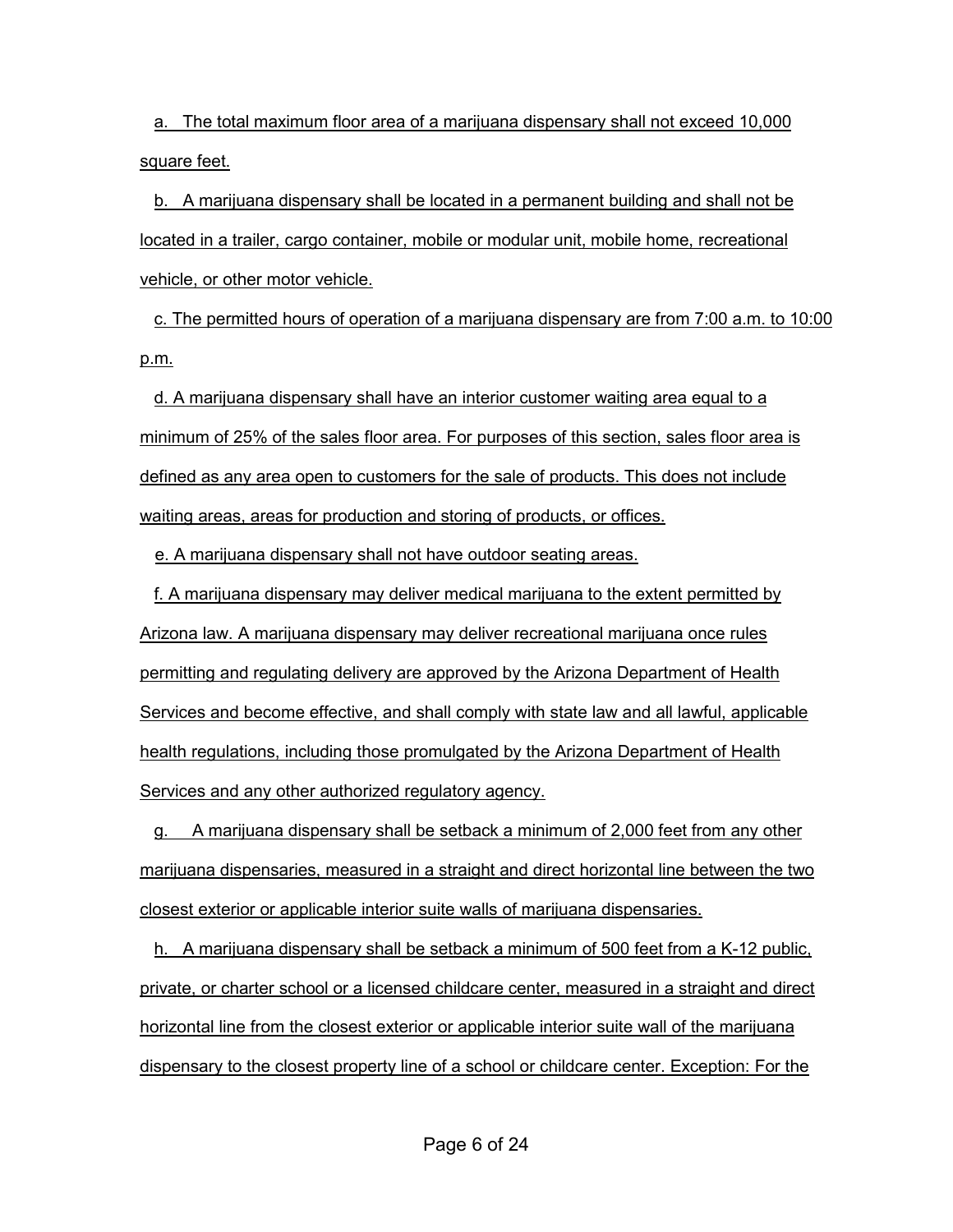purposes of this section, the following uses are not considered schools and, therefore, are exempt from the setback requirement: 1) school administrative offices not located on or contiguous with a school site; and, 2) athletic fields or playgrounds used for school functions that are not contiguous with a school site.

i. A marijuana dispensary shall be setback a minimum of 500 feet from a public park or library and a minimum of 500 feet from a licensed residential substance abuse diagnostic and treatment facility or other licensed residential drug or alcohol rehabilitation facility, measured in a straight and direct horizontal line from the closest exterior or applicable interior suite wall of the marijuana dispensary to the closest property line of a library, public park, licensed residential substance abuse diagnostic and treatment facility, or other licensed drug or alcohol rehabilitation facility.

j. The expansion of an existing marijuana dispensary shall be setback a minimum of 500 feet from a K-12 public, private, or charter school, measured in a straight and direct horizontal line from the closest exterior or applicable interior suite wall of the marijuana dispensary to the closest property line of a school.

k. A marijuana dispensary shall comply with all lawful, applicable health regulations, including those promulgated by the Arizona Department of Health Services and any other authorized regulatory agency.

l. Odor Mitigation

 (1) Odor mitigation devices and techniques shall be incorporated in all marijuana facilities to ensure that odors are mitigated. Odor mitigation may be accomplished through an exhaust air filtration system with odor control that prevents internal odors from being emitted externally or through any other best practices adequate for odor mitigation as determined acceptable by the Chief Zoning Inspector, in the Chief Zoning Inspector's sole discretion..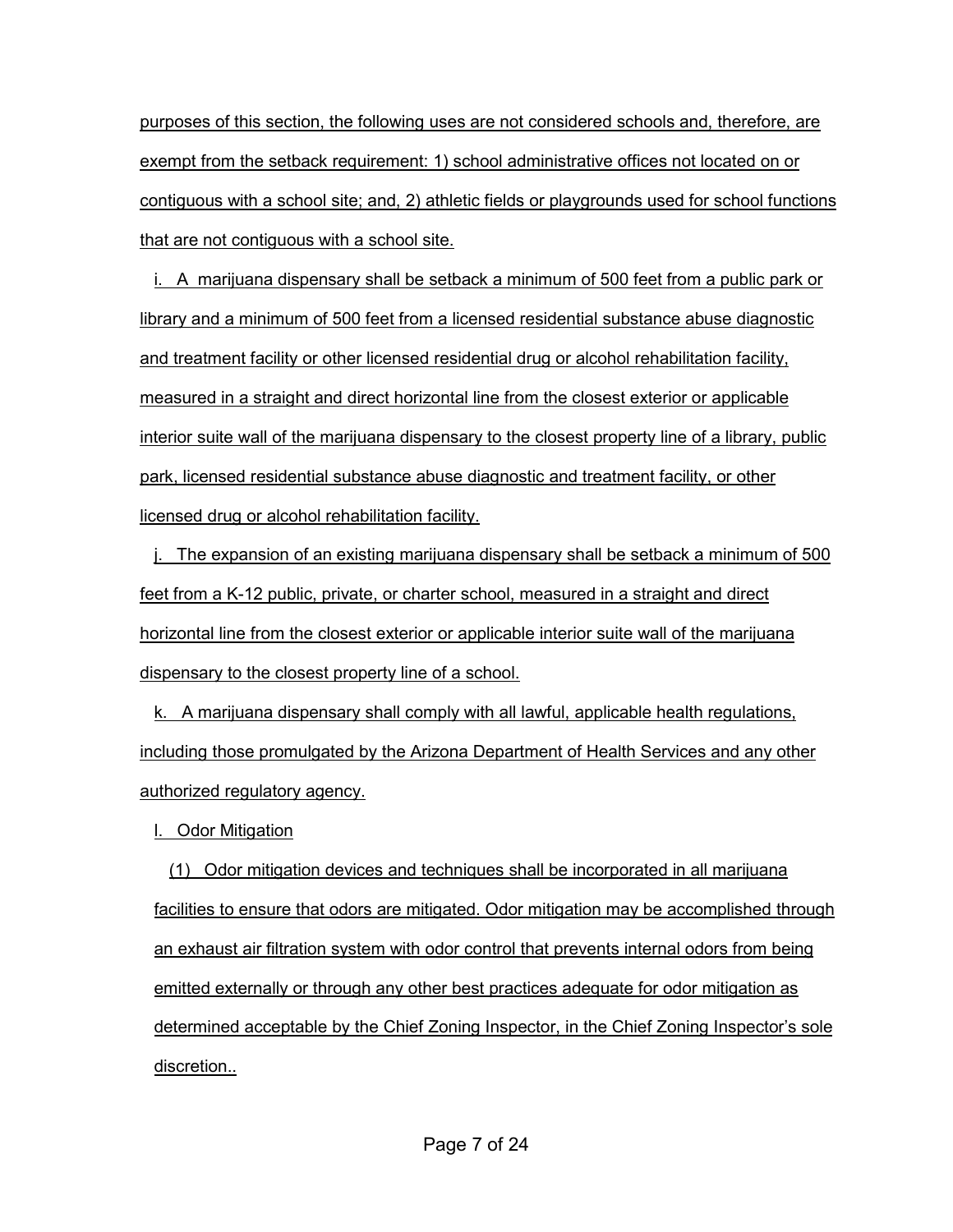(2) An odor mitigation plan shall be submitted with the initial permit application. When a modification is made to a marijuana facility, or the facility operation, that has the potential to impact the nature or degree of odor, or affects the control of odor.

(3) An odor mitigation plan shall include all of the following information:

- (a) Facility floor plan (showing areas of potential odor emissions);
- (b) List of odor emitting activities to take place on site;

(c) Phases (timing, length, etc.) of odor-emitting activities;

(d) Odor mitigation practices based on industry-specific best control

technologies and best management practices; and

(e) Administrative controls, engineering controls (system design plan,

operational processes, maintenance plan).

(4) The marijuana facility shall not begin operations until the order mitigation plan, or any required update to the odor mitigation plan is approved by Chief Zoning Inspector.

# 60. Marijuana Dispensary Offsite Cultivation Location;

a. The total maximum floor area of a marijuana dispensary off-site cultivation location shall not exceed 10,000 square feet.

b. A marijuana dispensary off-site cultivation location shall be located in a permanent building and shall not be located in a trailer, cargo container, mobile or modular unit, mobile home, recreational vehicle, or other motor vehicle.

c. a marijuana dispensary off-site cultivation location shall be setback a minimum of 2,000 feet from any other marijuana dispensaries or marijuana dispensary off-site cultivation locations measured in a straight and direct horizontal line between the two closest exterior or applicable interior suite walls of marijuana dispensaries' cultivation locations.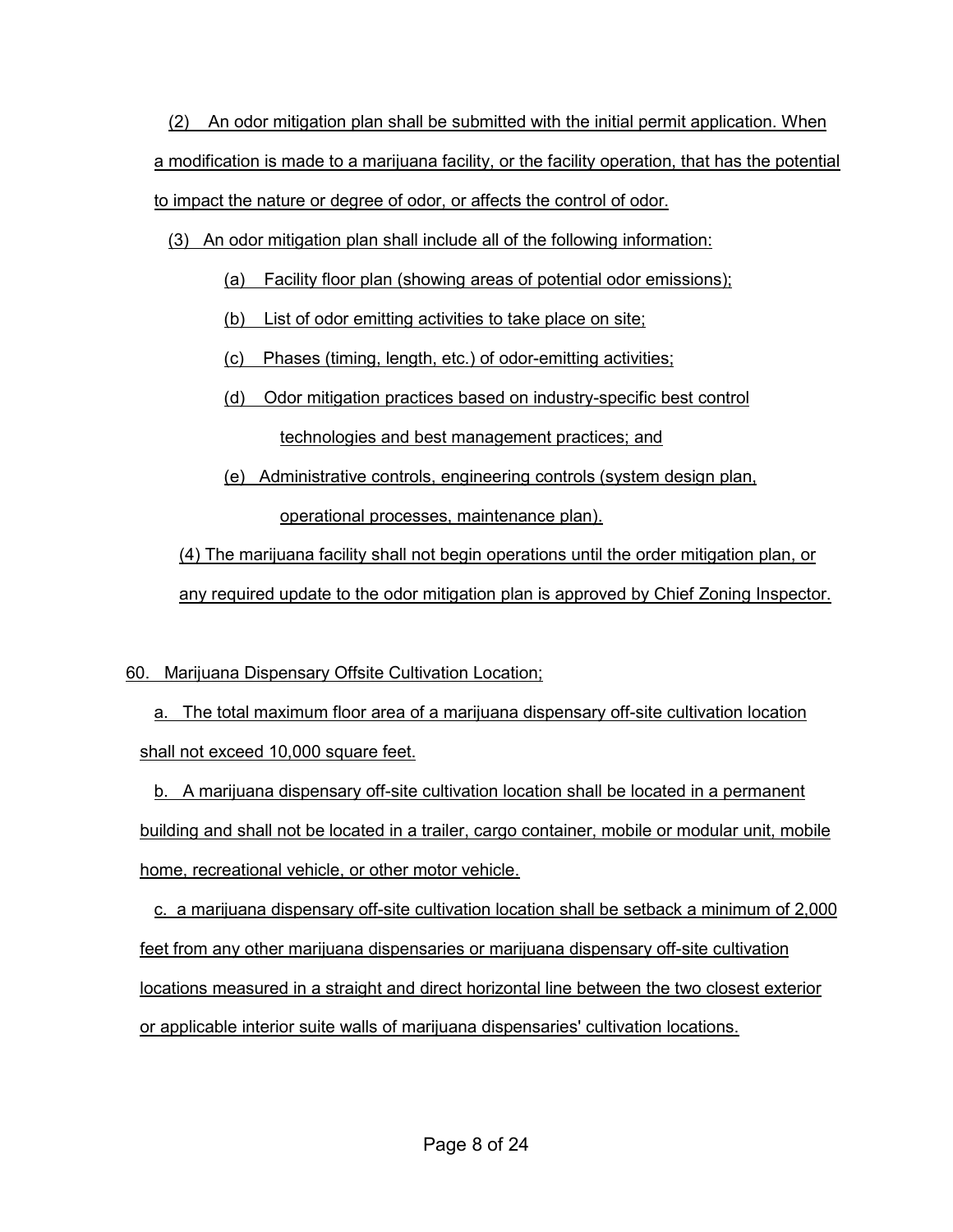d. A marijuana dispensary off-site cultivation location shall be setback a minimum of 1,000 feet from a K-12 public, private or charter school or a licensed childcare center measured in a straight and direct horizontal line from the closest exterior or applicable interior suite wall of the marijuana off-site cultivation location to the nearest property line of a school or childcare center. Exception: For the purposes of this section, the following uses are not considered schools, and therefore, exempt from the setback requirement: school administrative offices not located on or contiguous with a school site and athletic fields or playgrounds used for school functions that are not contiguous with a school site.

e. A marijuana dispensary off-site cultivation location shall be setback a minimum of 1,000 feet from a public park or library and a minimum of 1,000 feet from a licensed residential substance abuse diagnostic and treatment facility or other licensed residential drug or alcohol rehabilitation facility measured in a straight and direct horizontal line from the closest exterior or applicable interior suite wall of the marijuana dispensary off-site cultivation location to the closest property line of a library, public park, licensed residential substance abuse diagnostic and treatment facility, or other licensed drug or alcohol rehabilitation facility.

f. A marijuana dispensary off-site cultivation location shall comply with all lawful, applicable health regulations, including those promulgated by the Arizona Department of Health Services and any other authorized regulatory agency.

g. A marijuana dispensary off-site cultivation location shall provide only wholesale products to other marijuana dispensaries, marijuana dispensary off-site manufacturing locations, or marijuana dispensary off-site cultivation locations.

h. Odor Mitigation

(1) Odor mitigation devices and techniques shall be incorporated in all marijuana facilities to ensure that odors are mitigated. Odor mitigation may be accomplished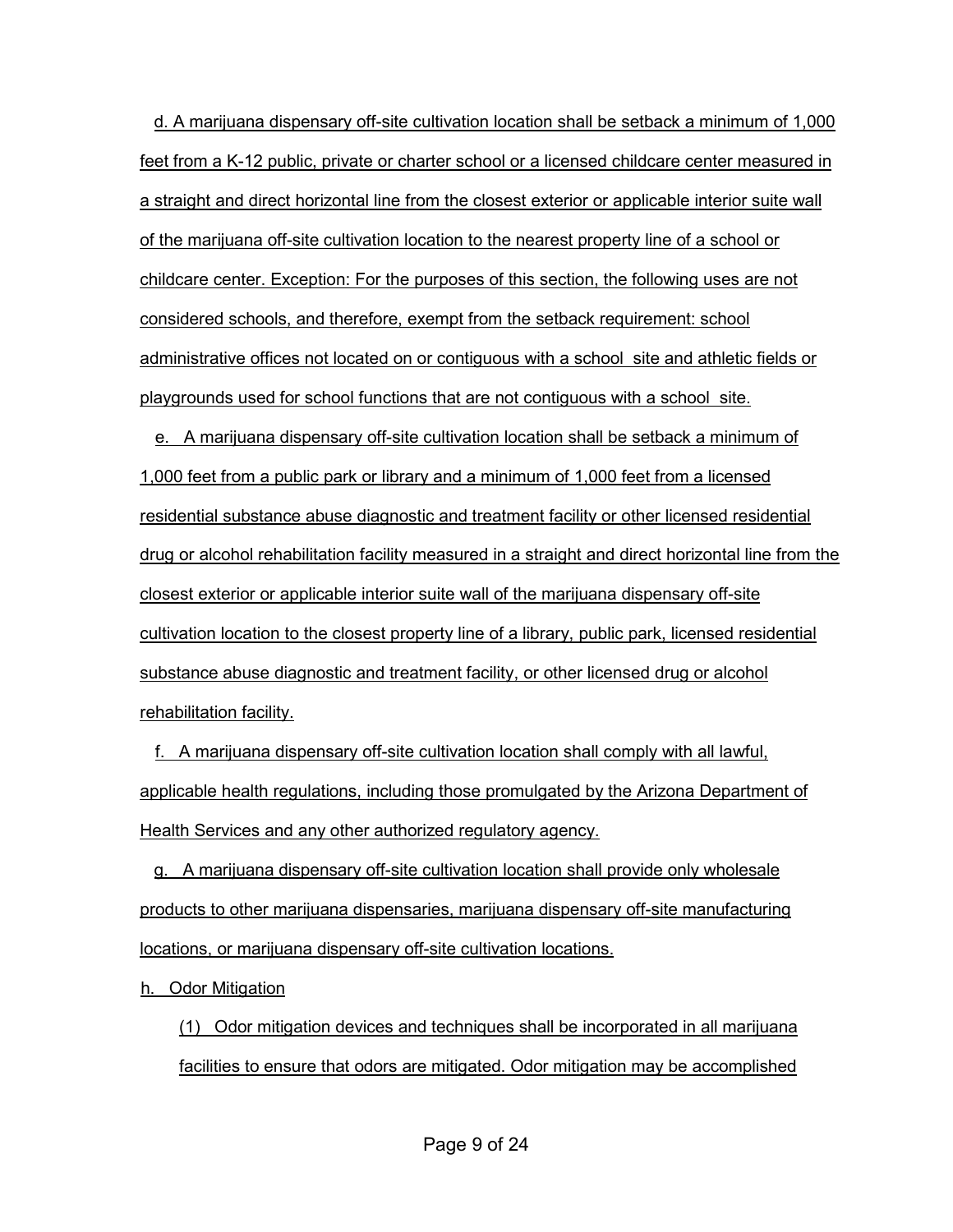through an exhaust air filtration system with odor control that prevents internal odors from being emitted externally or through any other best practices adequate for odor mitigation as determined acceptable by the Chief Zoning Inspector, in the Chief Zoning Inspector's sole discretion.

(2) An odor mitigation plan shall be submitted demonstrating compliance with odor control requirements. When a modification is made to a marijuana facility, or the facility operation, that has the potential to impact the nature or degree of odor, or affects the control of odor, the marijuana facility owner must update its odor mitigation plan within 30 days of facility modification.

(3) An odor mitigation plan shall include all of the following information:

- (a) Facility floor plan (showing areas of potential odor emissions);
- (b) List of odor emitting activities to take place on site;
- (c) Phases (timing, length, etc.) of odor-emitting activities;
- (d) Odor mitigation practices based on industry-specific best control technologies and best management practices; and
- (e) Administrative controls, engineering controls (system design plan, operational processes, maintenance plan).

(4) The marijuana facility shall not begin operations until the order mitigation plan, or

any required update to the odor mitigation plan, is approved by Chief Zoning Inspector.

61. Marijuana Product Manufacturing Location;

a. A marijuana product manufacturing location shall comply with all lawful, applicable health regulations, including those promulgated by the Arizona Department of Health Services and any other authorized regulatory agency.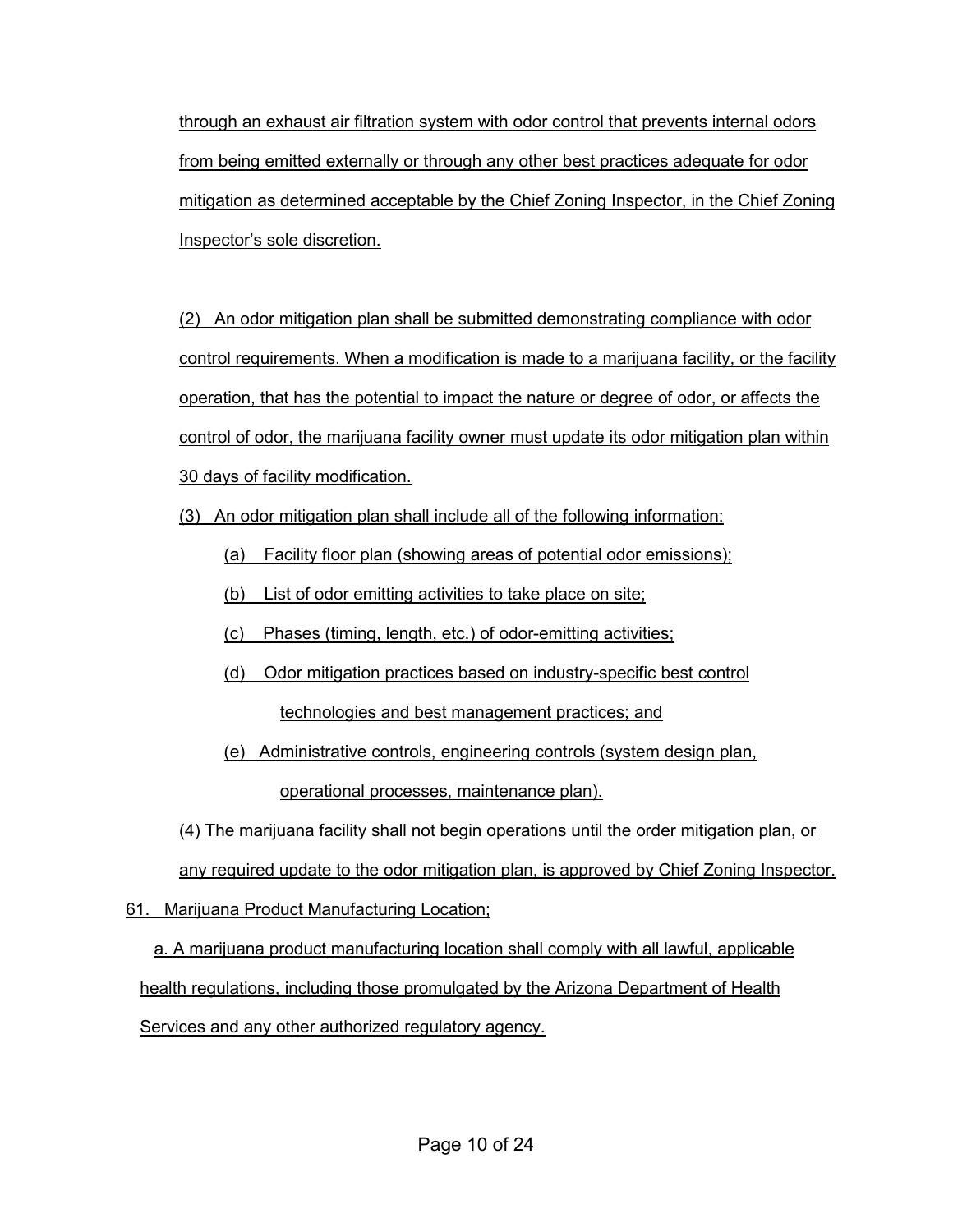b. A marijuana product manufacturing location shall provide only wholesale products to other marijuana dispensaries, marijuana product manufacturing locations, or marijuana dispensary off-site cultivation locations.

c. Odor Mitigation

(1) Odor mitigation devices and techniques shall be incorporated in all marijuana facilities to ensure that odors are mitigated. Odor mitigation may be accomplished through an exhaust air filtration system with odor control that prevents internal odors from being emitted externally or through any other best practices adequate for odor mitigation as determined acceptable by the Chief Zoning Inspector, , in the Chief Zoning Inspector's sole discretion.

(2) An odor mitigation plan shall be submitted with the initial permit application. When a modification is made to a marijuana facility, or the facility operation, that has the potential to impact the nature or degree of odor, or affects the control of odor, the marijuana facility owner must update its odor mitigation plan within 30 days of facility modification.

(3) An odor mitigation plan shall include all of the following information:

- (a) Facility floor plan (showing areas of potential odor emissions);
- (b) List of odor emitting activities to take place on site;
- (c) Phases (timing, length, etc.) of odor-emitting activities;
- (d) Odor mitigation practices based on industry-specific best control technologies and best management practices; and
- (e) Administrative controls, engineering controls (system design plan, operational processes, maintenance plan).

(4) The marijuana facility shall not begin operations until the order mitigation plan, or any required update to the odor mitigation plan, is approved by Chief Zoning Inspector.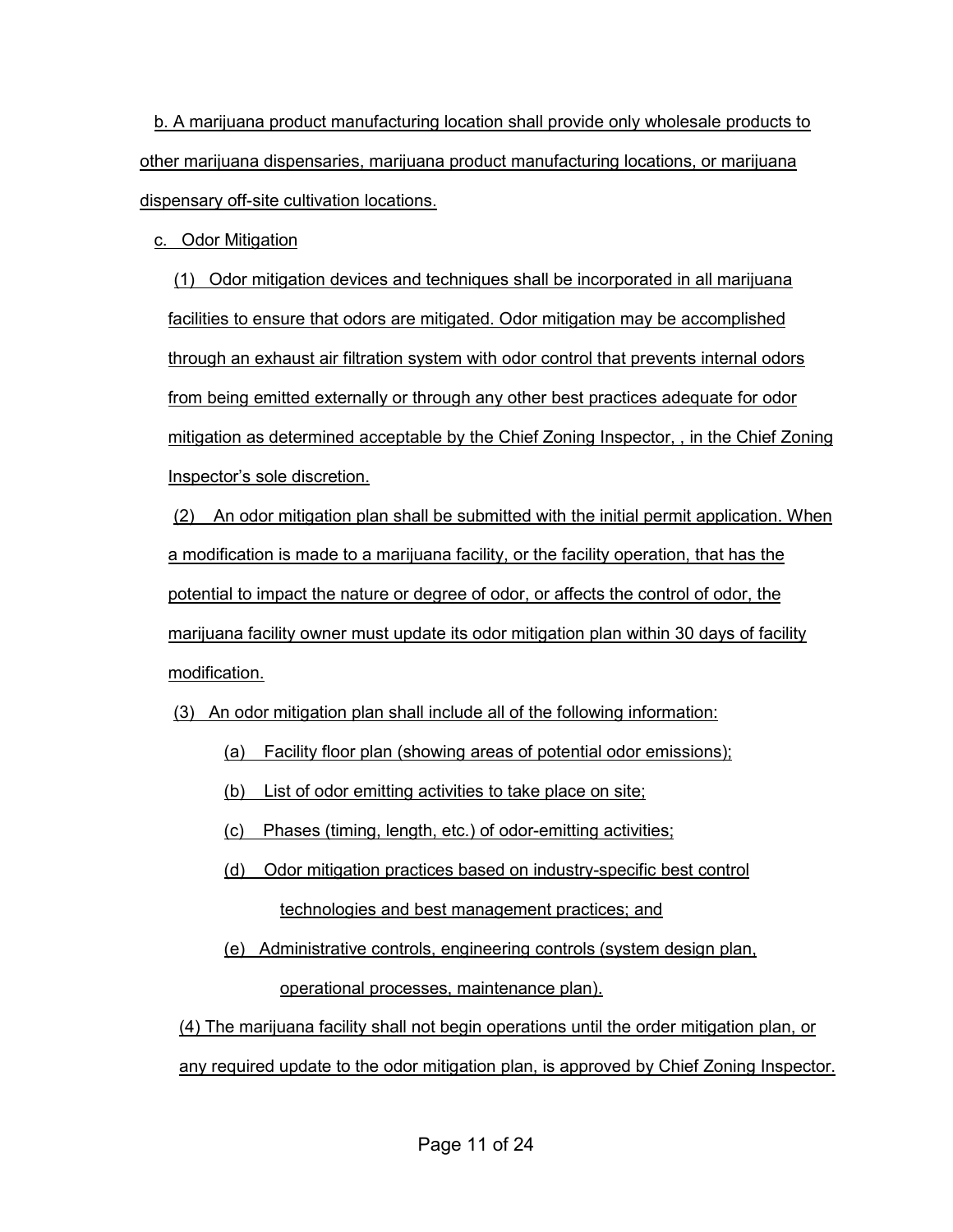**Section 4.** Pima County Code Chapter 18.45 (CB-2 GENERAL BUSINESS ZONE), Section 18.45.040 (Conditional uses), is amended to remove medical marijuana dispensary and medical marijuana offsite cultivation location from conditional uses and renumbered accordingly as follows:

#### Chapter 18.45

#### CB-2 GENERAL BUSINESS ZONE

…

…

[18.45.040](javascript:void(0)) - Conditional uses.

C. Adult activities facility: Type III conditional use in accordance with Section 18.07.030I.

D. Medical marijuana dispensary: If the Arizona Revised Statutes are amended to allow medical marijuana dispensaries, as long as the law remains in full force and effect, a medical marijuana dispensary is permitted as a Type III conditional use subject to the following conditions:

 1. Minimum notification area: The minimum notification area for a conditional use permit for a medical marijuana dispensary is two thousand six hundred forty feet.

 2. Supplemental application: In addition to the application required by Chapter 18.97, an applicant for a conditional use permit for a medical marijuana dispensary must complete a supplemental application that includes all of the following information:

 a. If the application is by an agent for the owner the authorization must include an explicit acknowledgment from the owner that the owner knows that the proposed use of the property is as a medical marijuana dispensary.

b. The legal name of the medical marijuana dispensary.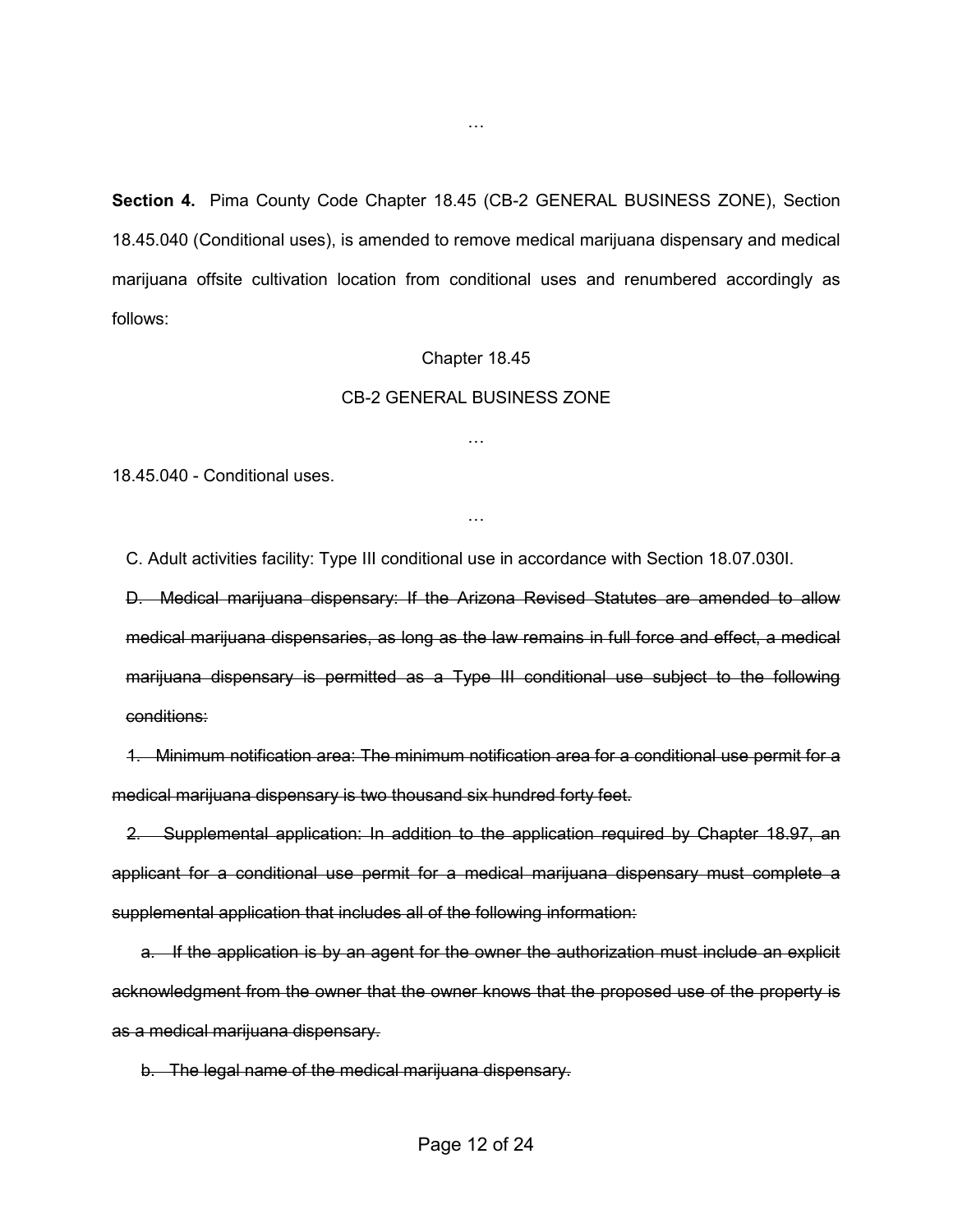c. The name address and date of birth of each principal officer and board member of the nonprofit medical marijuana dispensary and the name, address, and date of birth of each medical marijuana dispensary agent.

 d. A copy of the operating procedures adopted in compliance with A.R.S. Section 36-  $2804(B)(1)(c)$ .

 e. A notarized certification that none of the principal officers or board members has been convicted of one of the following offenses:

 i. A violent crime as defined in A.R.S. Section 13-901.03(B) that was classified as a felony in the jurisdiction where the person was convicted;

 ii. A violation of state or federal controlled substance law that was classified as a felony in the jurisdiction where the person was convicted except an offense for which the sentence, including any term of probation, incarceration or supervised release, was completed ten or more years earlier or an offense involving conduct that would be immune from arrest, prosecution or penalty under A.R.S. Section 36-2811 except that the conduct occurred before the effective date of that statute or was prosecuted by an authority other than the state of Arizona.

 f. A notarized certification that none of the principal officers or board members has served as a principal officer or board member for a registered nonprofit medical marijuana dispensary that has had its registration certificate revoked.

 g. A floor plan showing the location, dimensions and type of security measures demonstrating that the medical marijuana dispensary will meet the definition of enclosed locked facility contained in A.R.S. Section 36-2801(6).

3. Prohibited locations: A medical marijuana dispensary is not permitted in a historic zone.

 4. Community impacts: The board may not approve a medical marijuana dispensary at a site if substantial evidence is presented that locating the dispensary at the proposed site will negatively impact neighboring property values or if substantial evidence is presented that shows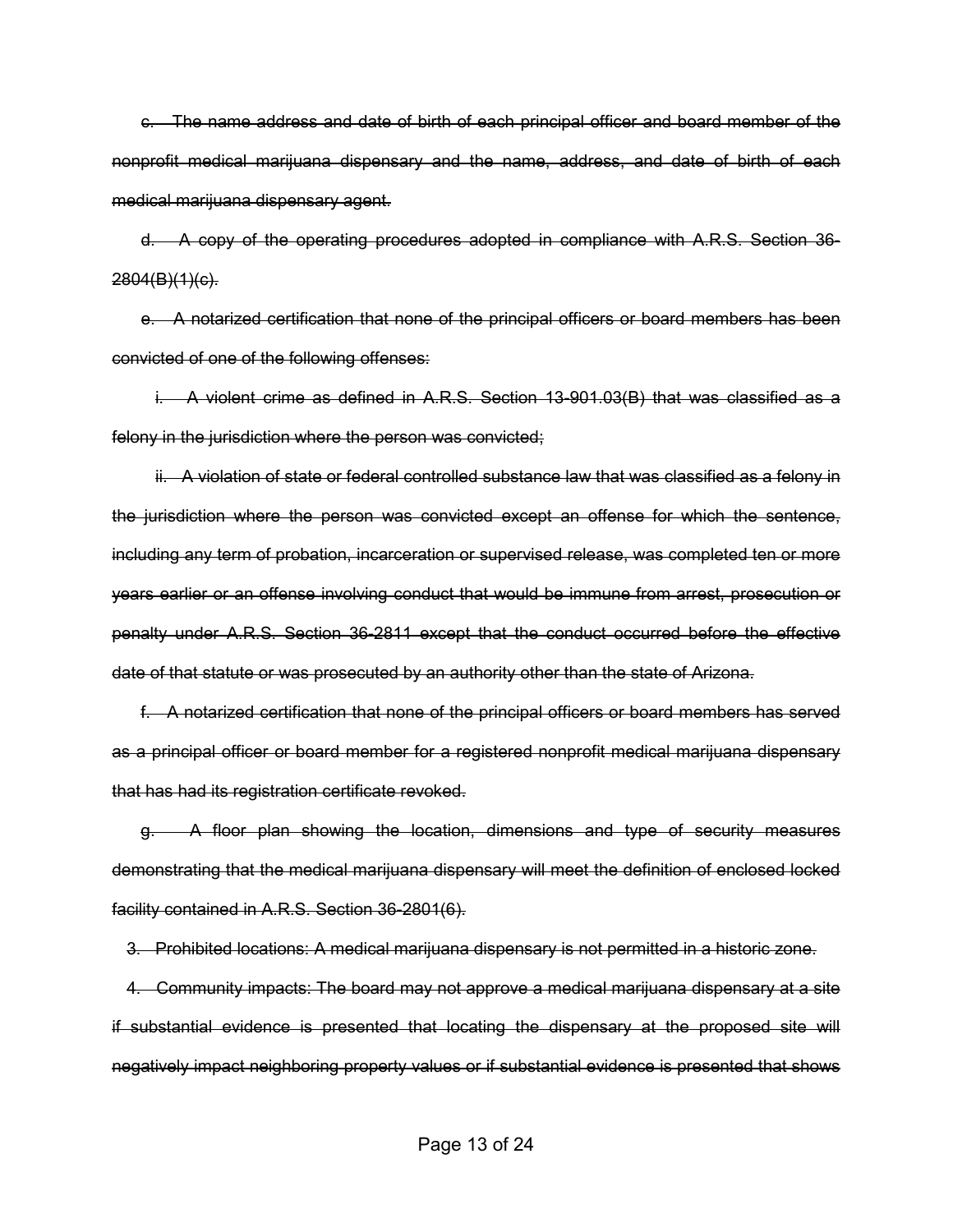that locating the dispensary at the proposed site will create an unreasonable risk to the health, safety or general welfare in the area.

5. Development standards:

 a. A medical marijuana dispensary must be located in a permanent building and may not be located in a trailer, cargo container or motor vehicle.

 b. A medical marijuana dispensary shall be setback a minimum of two thousand feet from all other medical marijuana dispensaries measured from the parcel boundaries;

 c. A medical marijuana dispensary shall be setback a minimum of one thousand feet from a public, private, parochial, charter, dramatic, dancing, music, or other similar school or educational or activity facility where children may be enrolled, measured from the parcel boundaries.

 d. A medical marijuana dispensary shall be setback a minimum of one thousand feet from a public, private, parochial, or charter school bus stop.

 e. A medical marijuana dispensary shall be setback a minimum of one thousand feet from a childcare center, measured from the parcel boundaries.

 f. A medical marijuana dispensary shall be setback a minimum of one thousand feet from a library or public park.

 g. A medical marijuana dispensary shall be setback a minimum of one thousand feet from a church.

 h. A medical marijuana dispensary shall be setback a minimum of one thousand feet from a residential substance abuse diagnostic and treatment facility or other drug or alcohol rehabilitation facility.

i. A medical marijuana dispensary may not have a drive-through service.

j. A medical marijuana dispensary may not have outdoor seating areas.

k. The maximum floor area of a medical marijuana dispensary is two thousand square feet.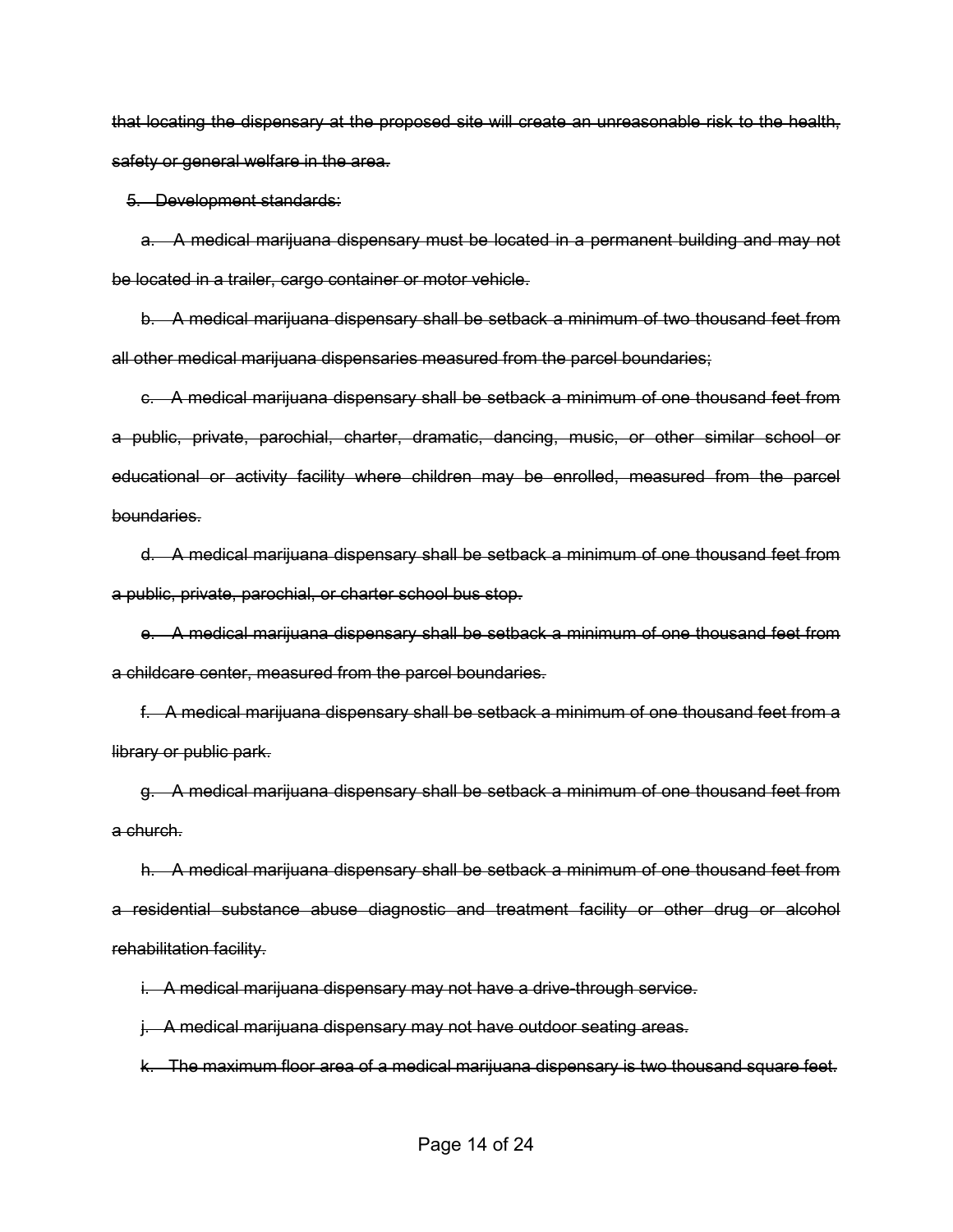l. The secure storage area for the medical marijuana stored at the medical marijuana dispensary shall not exceed four hundred square feet.

 m. The permitted hours of operation of a medical marijuana dispensary are between the hours of nine a.m. and five p.m.

 6. Permit conditions: The board may include any conditions it finds necessary to conserve and promote the public health, safety, convenience and general welfare. The board must include the following permit conditions for issuance of the conditional use permit for a medical marijuana dispensary:

 a. An expiration date for the conditional use permit that requires re-application or renewal of the permit after a specified period of time.

 b. A requirement that the medical marijuana dispensary meets security requirements adopted by the Arizona Department of Health Services.

 c. A requirement that the storage facilities for the medical marijuana stored or grown on site prevent the emission of dust, fumes, vapors or odors into the environment.

 d. A requirement that the owner secure a certification from the State Fire Marshall or from another acceptable entity responsible for fire safety in the area in which the medical marijuana dispensary is to be located stating that the structure complies with all fire code requirements and supply that certification to the development services department.

 e. A prohibition on the medical marijuana dispensary offering a service that provides offsite delivery of the medical marijuana.

 f. A requirement that the medical marijuana dispensary is prohibited from permitting anyone to consume marijuana on the premises.

 g. A requirement for a reasonable setback from a zoning district other than CB-2, CI-1, CI-2, and CI-3 or any existing, established, residential use in those zones.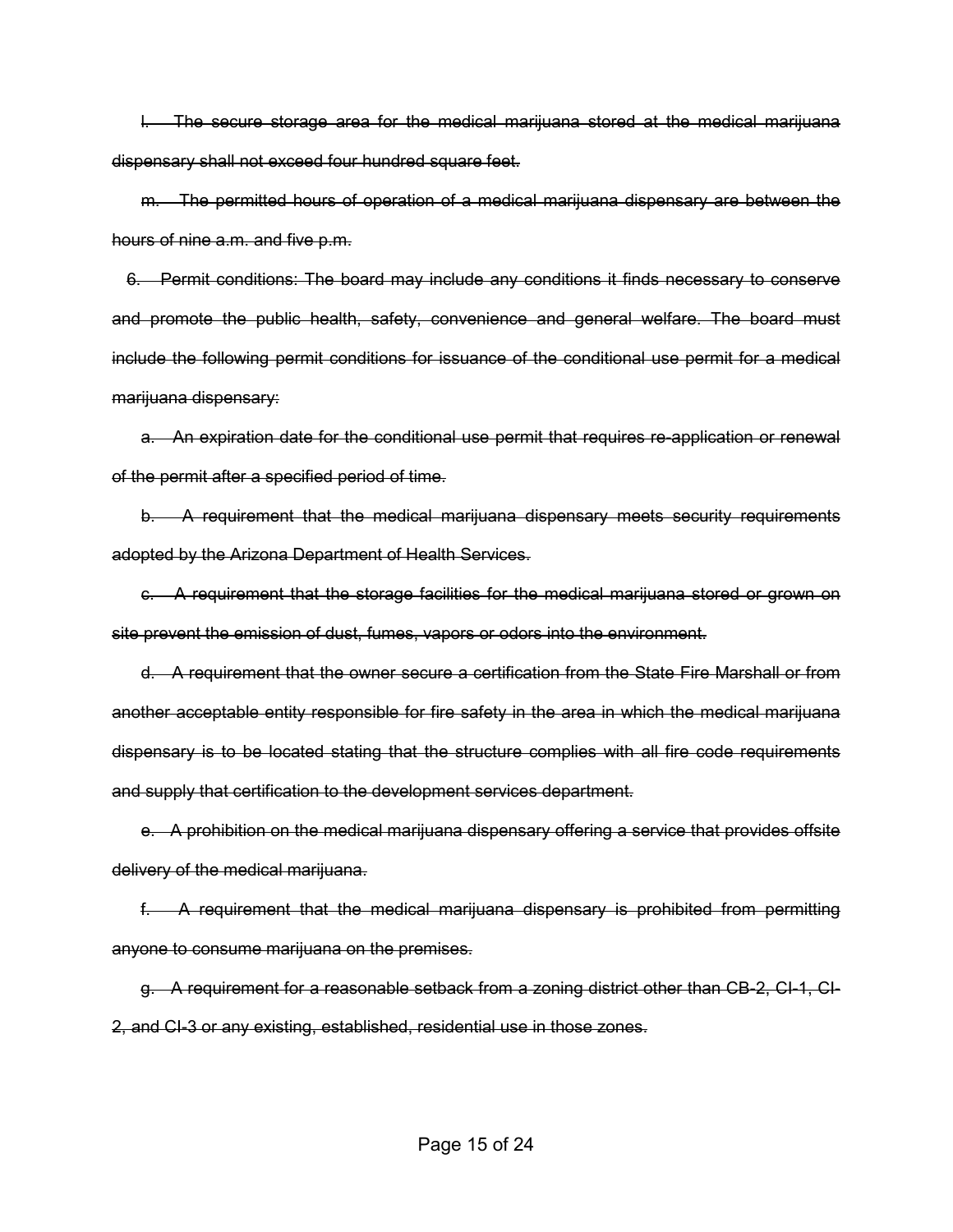h. A requirement for a reasonable setback feet from a zoning district in a city or town other than classifications that permit densities and uses greater than or equal to those permitted CB-2, CI-1, CI-2, and CI-3.

 i. A requirement that the medical marijuana dispensary comply with applicable sections of Title 8 of the Pima County Code.

 7. Enforcement: The provisions of this subsection may be enforced through the use of the civil penalty procedure provided for by Section 18.95.030 or by injunction or other civil proceeding as provided by A.R.S Section 11-808(H). Notwithstanding any other provision of this code, this subsection shall not be enforced under A.R.S Section 11-808(C) as a misdemeanor.

 8. Fees: The fee for application and hearing is a combination of the existing fees for conditional use permit application filing fee, the site analysis submittal fee and the notice of public hearing fee included in the most current development services department fee schedule. E. Medical marijuana dispensary offsite cultivation location: If the Arizona Revised Statutes are amended to allow medical marijuana dispensary offsite cultivation locations, as long as the law remains in full force and effect, a medical marijuana dispensary offsite cultivation location is permitted as a Type III conditional use subject to the following conditions:

 1. Minimum notification area: The minimum notification area for a conditional use permit for a medical marijuana dispensary is two thousand six hundred forty feet.

 2. Supplemental application: In addition to the application required by Chapter 18.97, an applicant for a conditional use permit for a medical marijuana dispensary offsite cultivation location shall complete and application that includes all of the following information:

a. If the application is by an agent for the owner the authorization must include an explicit acknowledgment from the owner that the owner knows that the proposed use of the property is as a medical marijuana dispensary offsite cultivation location.

b. The legal name and address of the affiliated medical marijuana dispensary.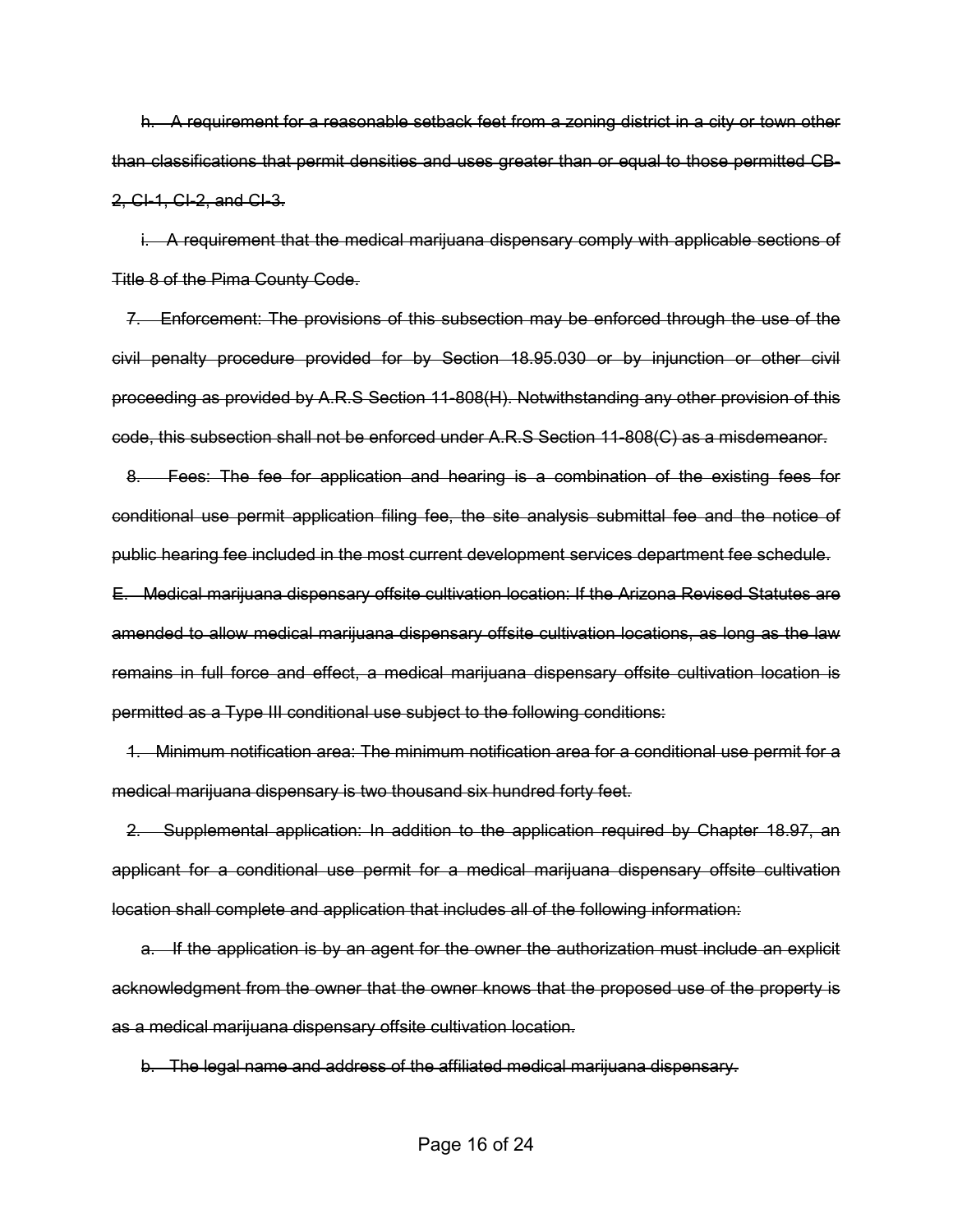c. The name address and date of birth of each principal officer and board member of the medical marijuana dispensary affiliated with the offsite cultivation location and the name, address, and date of birth of each medical marijuana dispensary agent.

 d. A copy of the operating procedures adopted in compliance with A.R.S. Section 36-  $2804(B)(1)(c)$ .

 e. A notarized certification that none of the principal officers or board members for the medical marijuana dispensary affiliated with the offsite cultivation location has been convicted of one of the following offenses:

 i. A violent crime as defined in A.R.S. Section 13-901.03(B) that was classified as a felony in the jurisdiction where the person was convicted;

ii. A violation of state or federal controlled substance law that was classified as a felony in the jurisdiction where the person was convicted except an offense for which the sentence, including any term of probation, incarceration or supervised release, was completed ten or more years earlier or an offense involving conduct that would be immune from arrest, prosecution or penalty under A.R.S. Section 36-2811 except that the conduct occurred before the effective date of that statute or was prosecuted by an authority other than the state of Arizona.

 f. A notarized certification that none of the principal officers or board members for the medical marijuana dispensary affiliated with the offsite cultivation location has served as a principal officer or board member for a registered nonprofit medical marijuana dispensary that has had its registration certificate revoked.

 g. A floor plan showing the location, dimensions of and type of security measures demonstrating that the medical marijuana dispensary offsite cultivation location will meet the definition of enclosed locked facility contained in A.R.S. Section 36-2801(6).

 3. Prohibited locations: A medical marijuana dispensary offsite cultivation location is not permitted in a historic zone.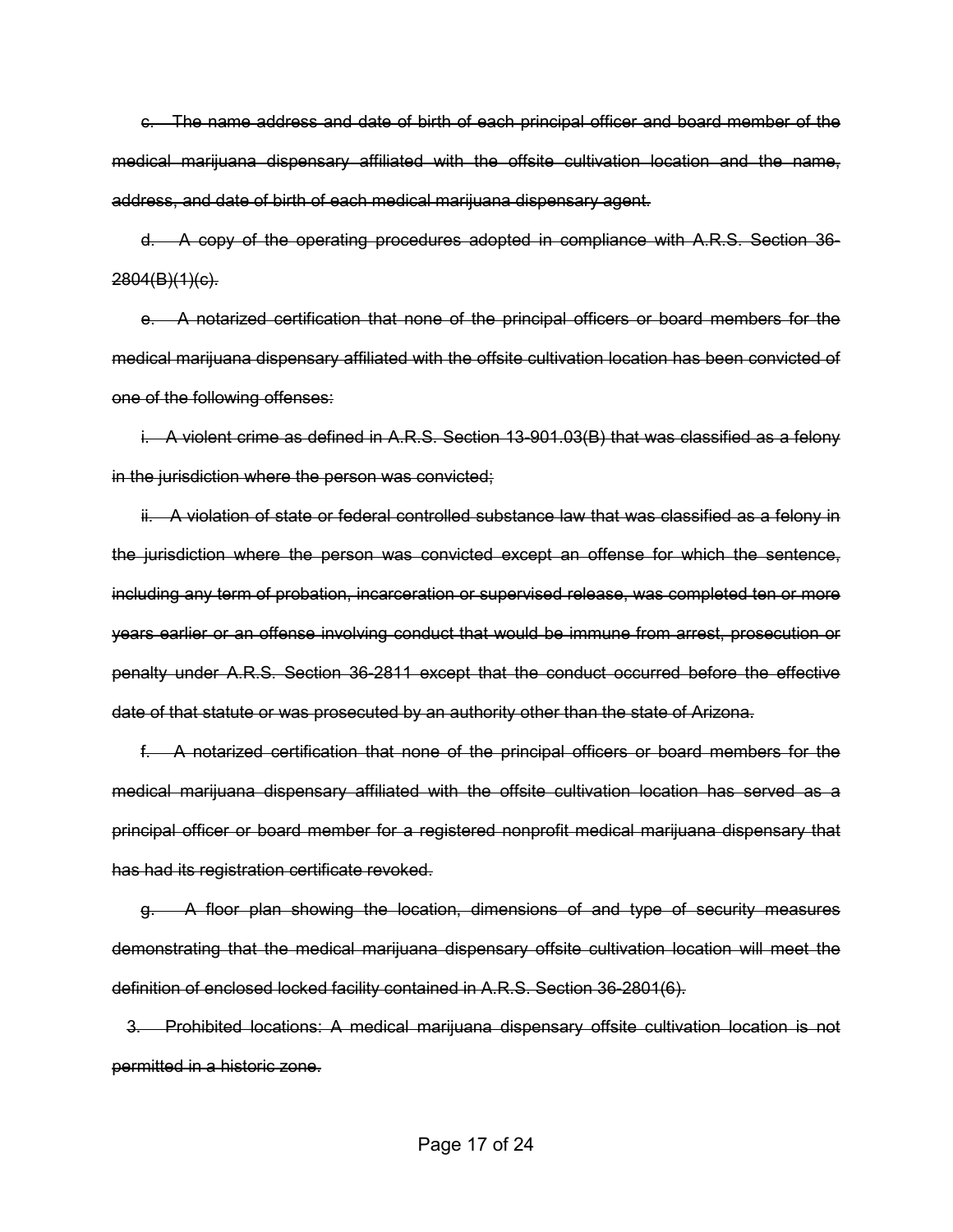4. Community impacts: The board may not approve a medical marijuana dispensary offsite cultivation location at a location if substantial evidence is presented that locating the cultivation location at the proposed site will negatively impact neighboring property values or if substantial evidence is presented that shows that locating the cultivation location at the proposed site will create an unreasonable risk to the health, safety or general welfare in the area.

5. Development standards:

 a. A medical marijuana dispensary offsite cultivation location must be located in a permanent building and may not be located in a trailer, cargo container or motor vehicle.

 b. A medical marijuana dispensary offsite cultivation location shall be setback a minimum of two thousand feet from all medical marijuana dispensaries measured from the parcel boundary to the parcel boundary;

 c. A medical marijuana dispensary offsite cultivation location shall be setback a minimum of two thousand feet from all other medical marijuana dispensary offsite cultivation locations measured from the parcel boundaries;

 d. A medical marijuana dispensary offsite cultivation location shall be setback a minimum of one thousand feet from a public, private, parochial, charter, dramatic, dancing, music, or other similar school or educational or activity facility where children may be enrolled;

 e. A medical marijuana dispensary offsite cultivation location shall be setback a minimum of one thousand feet from a public, private, parochial, charter school bus stops.

 f. A medical marijuana dispensary offsite cultivation location shall be setback a minimum of one thousand feet from a childcare center.

 g. A medical marijuana dispensary offsite cultivation location shall be setback a minimum of one thousand feet from a library or public park.

 h. A medical marijuana dispensary offsite cultivation location shall be setback a minimum of one thousand feet from a church.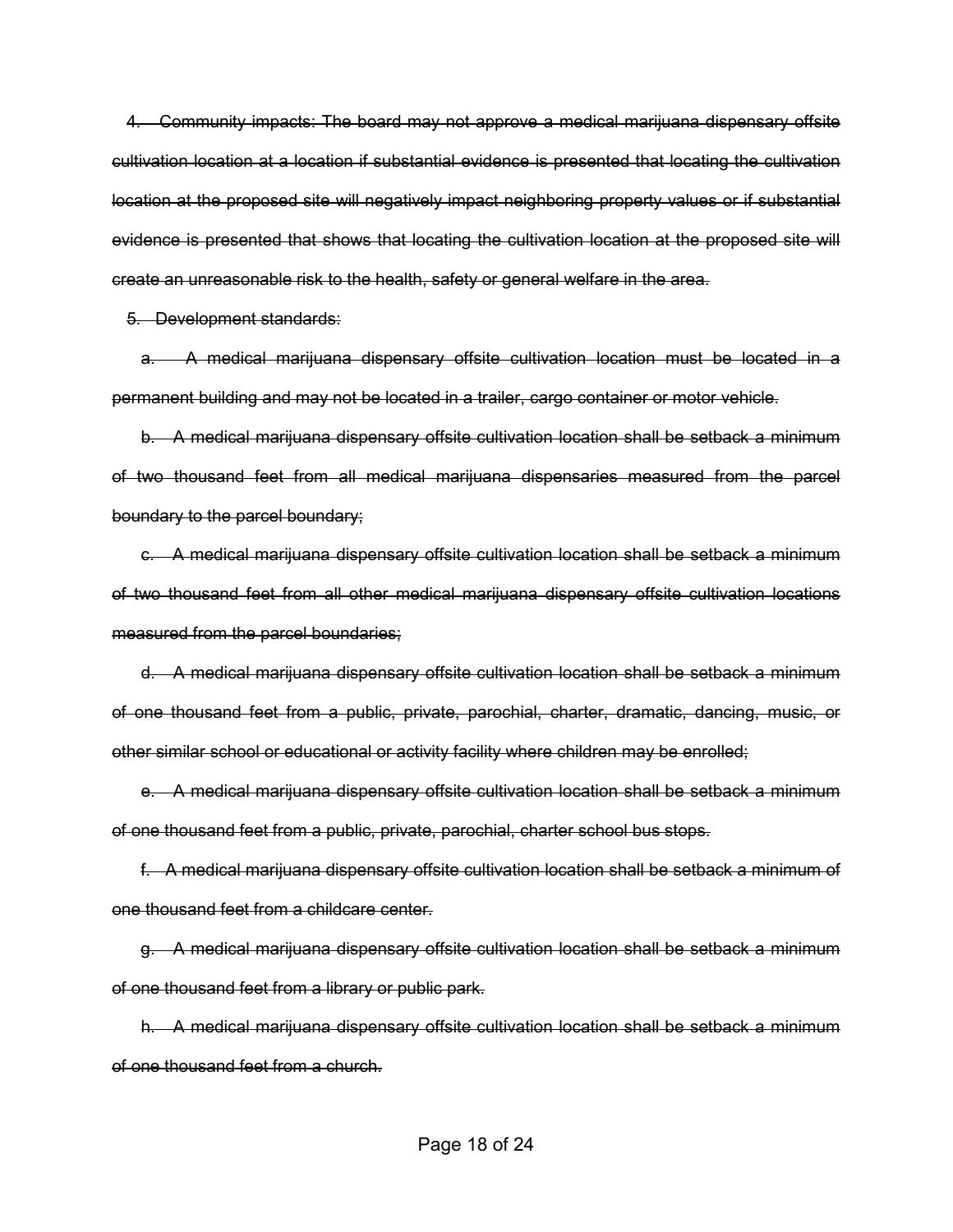i. A medical marijuana dispensary offsite cultivation location shall be setback a minimum of one thousand feet from a residential substance abuse diagnostic and treatment facility or other drug or alcohol rehabilitation facility.

 j. A medical marijuana dispensary offsite cultivation location may not have outdoor seating areas.

 k. The maximum floor area of a medical marijuana dispensary offsite cultivation location is two thousand square feet.

 l. The secure storage area for the medical marijuana stored at the medical marijuana dispensary offsite cultivation location shall not exceed one thousand square feet.

 6. Permit conditions: The board may include any conditions it finds necessary to conserve and promote the public health, safety, convenience and general welfare. The board must include the following permit conditions for issuance of the conditional use permit for a medical marijuana dispensary offsite cultivation location:

 a. An expiration date for the conditional use permit that requires re-application or renewal of the permit after a specified period of time.

 b. A requirement that the medical marijuana dispensary offsite cultivation location meets security requirements adopted by the Arizona Department of Health Services.

 c. A requirement that the storage facilities for the medical marijuana stored or grown on site prevent the emission of dust, fumes, vapors or odors into the environment.

 d. A requirement that the owner secure a certification from the State Fire Marshall or from another acceptable entity responsible for fire safety in the area in which the medical marijuana dispensary offsite cultivation location is to be located stating that the structure complies with all fire code requirements and supply a copy of that certification to the development services department.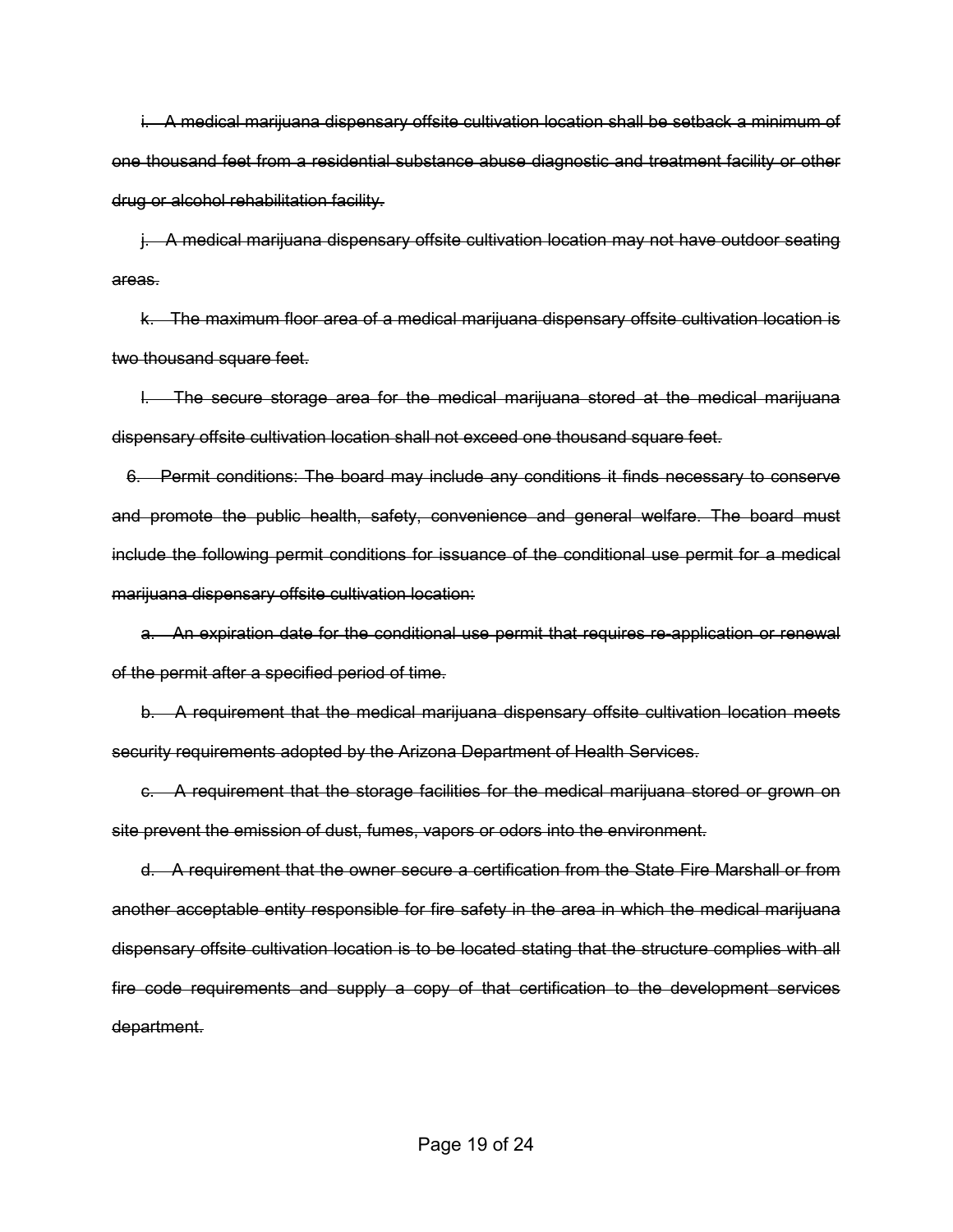e. A requirement that the medical marijuana dispensary offsite cultivation location is prohibited from permitting anyone to consume marijuana on the premises.

 f. A requirement for a reasonable setback from a zoning district other than CB-2, CI-1, CI-2, and CI-3 or any existing, established, residential use in those zones.

 g. A requirement for a reasonable setback from a zoning district in a city or town other than classifications that permit densities and uses greater than or equal to those permitted CB-2, CI-1, CI-2, and CI-3.

 h. A requirement that the medical marijuana dispensary offsite cultivation location comply with applicable sections of Title 8 of the Pima County Code.

 7. Enforcement: The provisions of this subsection may be enforced through the use of the civil penalty procedure provided for by Section 18.95.030 or by injunction or other civil proceeding as provided by A.R.S Section 11-808(H). Notwithstanding any other provision of this code, this subsection shall not be enforced under A.R.S Section 11-808(C) as a misdemeanor.

 8. Fees: The fee for application and hearing is a combination of the existing fees for conditional use permit application filing fee, the site analysis submittal fee and the notice of public hearing fee included in the most current development services department fee schedule.

**Section 5.** Pima County Code Chapter 18.51 (CI-1 LIGHT INDUSTRIAL/WAREHOUSING ZONE), Section 18.43.030 (Permitted uses), is amended to add marijuana dispensary offsite cultivation location and a marijuana product manufacturing location as permitted uses as follows:

…

#### Chapter 18.51

#### CI-1 LIGHT INDUSTRIAL/WAREHOUSING ZONE

…

18.51.030 Permitted uses.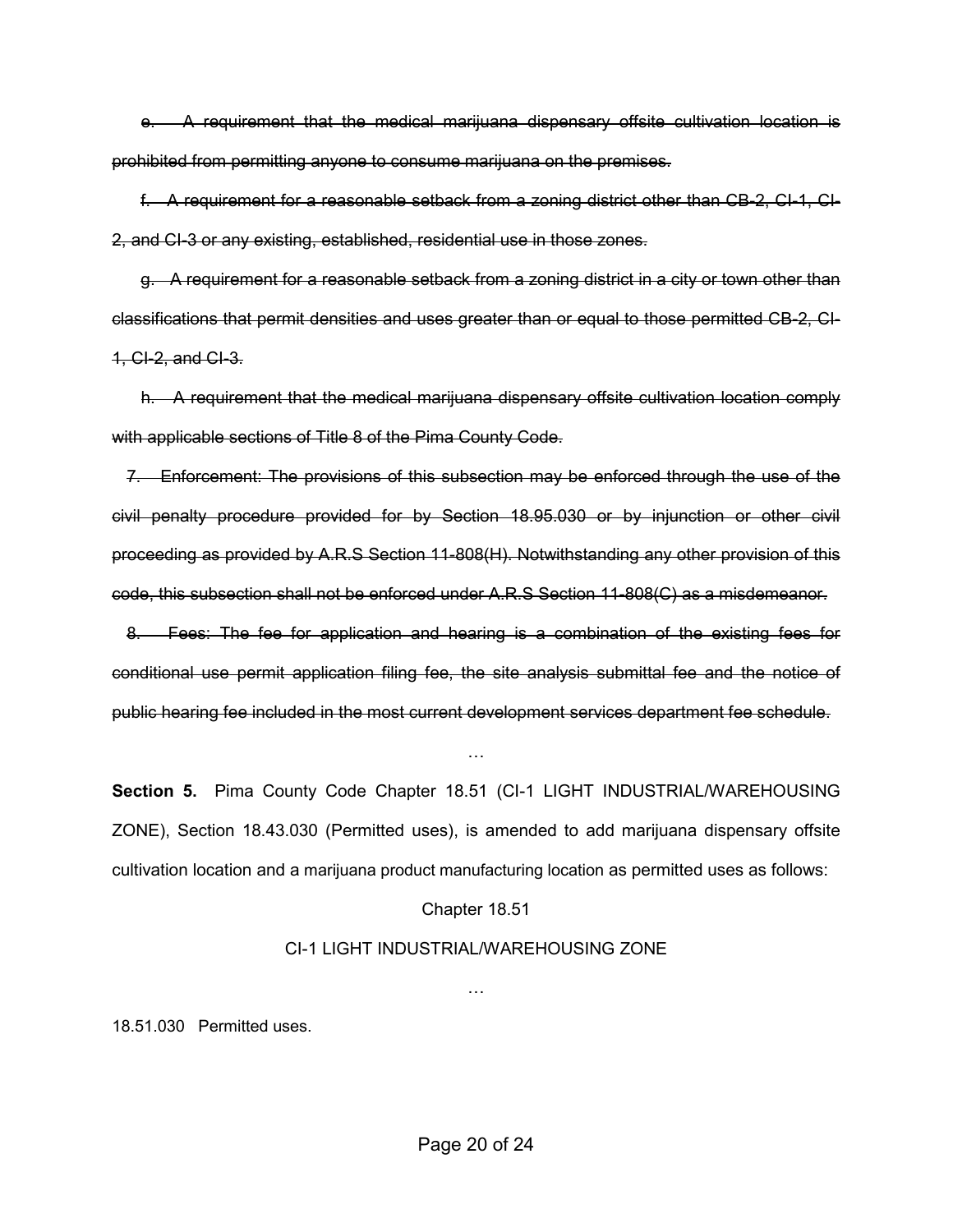A. Any use as permitted in Section 18.43.030(B) (CB-1 Local Business Zone) and in 18.45.030(B) and (C) (CB-2 General Business Zone), (except non-chartered financial institutions).

B. Any of the following if conducted wholly within a completely enclosed building:

18. Marijuana Dispensary Offsite Cultivation Location;

a. There is no size limit for the maximum floor area of a marijuana dispensary off-site cultivation location.

…

b. A marijuana dispensary off-site cultivation location shall be located in a permanent, enclosed, locked facility in accordance with state statutes and Arizona Department of Health Services rules and shall not be located in a trailer, cargo container, mobile or modular unit, mobile home, recreational vehicle, or other motor vehicle.

c. A marijuana dispensary off-site cultivation location, shall be setback a minimum of 500 feet from a K-12 public, private, or charter school, measured in a straight and direct horizontal line from the closest exterior or applicable interior suite wall of the marijuana offsite cultivation location to the closest property line of a school.

d. A marijuana dispensary off-site cultivation location shall comply with all lawful, applicable health regulations, including those promulgated by the Arizona Department of Health Services and any other authorized regulatory agency.

e. A marijuana dispensary off-site cultivation location shall provide only wholesale products to other marijuana dispensaries, marijuana dispensary off-site manufacturing locations, or marijuana dispensary off-site cultivation locations.

f. Odor Mitigation

 (1) Odor mitigation devices and techniques shall be incorporated in all marijuana facilities to ensure that odors are mitigated. Odor mitigation may be accomplished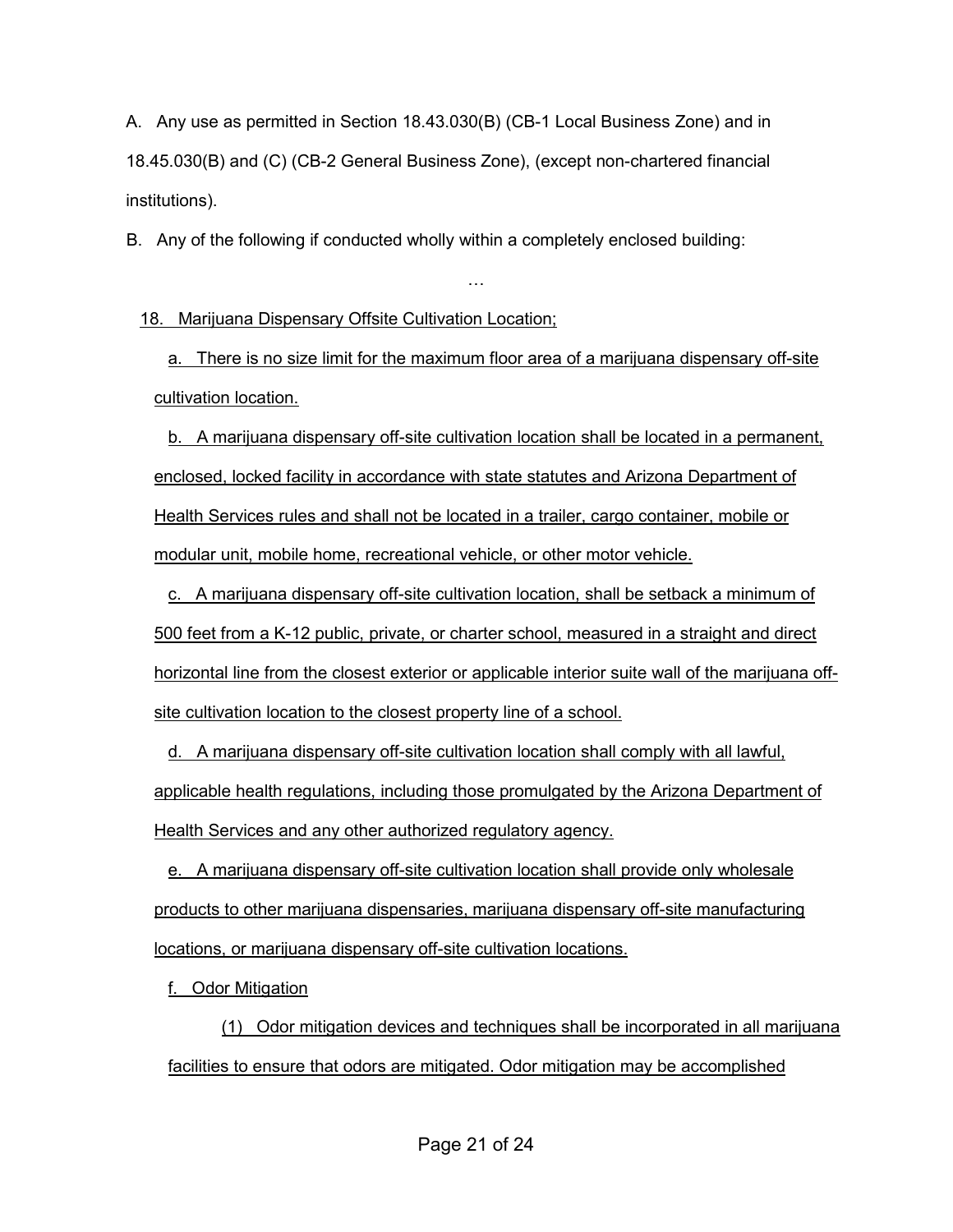through an exhaust air filtration system with odor control that prevents internal odors from being emitted externally or through any other best practices adequate for odor mitigation as determined acceptable by the Chief Zoning Inspector, in the Chief Zoning Inspector's sole discretion.

(2) An odor mitigation plan shall be submitted with the initial permit application. When a modification is made to a marijuana facility, or the facility operation, that has the potential to impact the nature or degree of odor, or affects the control of odor, the marijuana facility owner must update its odor mitigation plan within 30 days of facility modification.

- (3) An odor mitigation plan shall include all of the following information:
	- (a) Facility floor plan (showing areas of potential odor emissions);
	- (b) List of odor emitting activities to take place on site;
	- (c) Phases (timing, length, etc.) of odor-emitting activities;
	- (d) Odor mitigation practices based on industry-specific best control technologies and best management practices; and
	- (e) Administrative controls, engineering controls (system design plan, operational processes, maintenance plan).

(4) The marijuana facility shall not begin operations until the order mitigation plan, or any required update to the odor mitigation plan, is approved by Chief Zoning Inspector.

# 19. Marijuana Product Manufacturing Location;

# a. There is no size limit for the maximum floor area of a marijuana product manufacturing location.

b. A marijuana product manufacturing location shall be located in a permanent, enclosed, locked facility in accordance with state statutes and Arizona Department of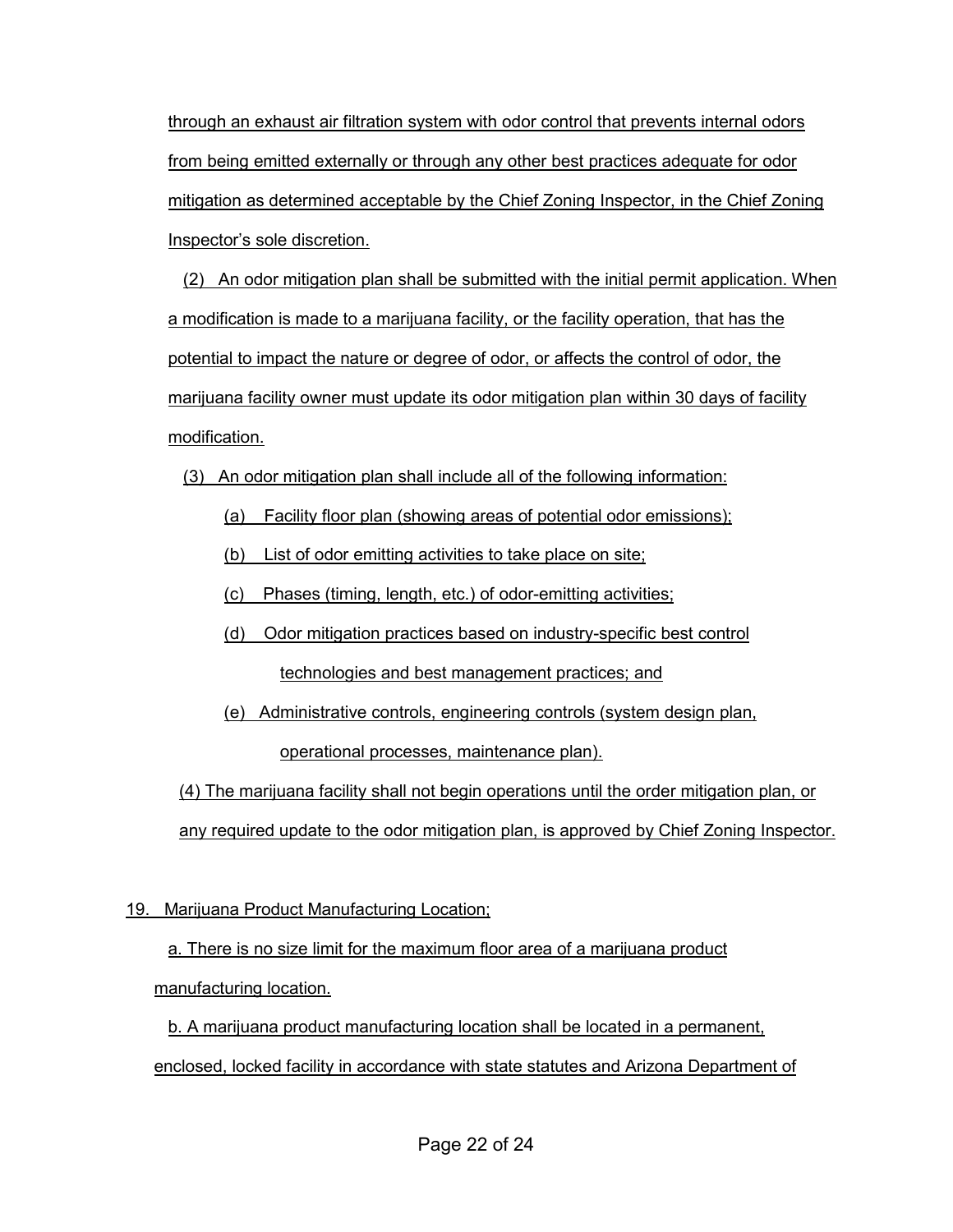Health Services rules and shall not be located in a trailer, cargo container, mobile or modular unit, mobile home, recreational vehicle, or other motor vehicle.

c. A marijuana product manufacturing location shall be setback a minimum of 500 feet from a K-12 public, private, or charter school, measured in a straight and direct horizontal line from the closest exterior or applicable interior suite wall of the marijuana off-site cultivation location to the closest property line of a school.

d. A marijuana product manufacturing location shall comply with all lawful, applicable health regulations, including those promulgated by the Arizona Department of Health Services and any other authorized regulatory agency.

e. A marijuana product manufacturing location shall provide only wholesale products to other marijuana dispensaries, marijuana product manufacturing locations, or marijuana dispensary off-site cultivation locations.

f. Odor Mitigation

(1) Odor mitigation devices and techniques shall be incorporated in all marijuana facilities to ensure that odors are mitigated. Odor mitigation may be accomplished through an exhaust air filtration system with odor control that prevents internal odors from being emitted externally or through any other best practices adequate for odor mitigation as determined acceptable by the Chief Zoning Inspector, , in the Chief Zoning Inspector's sole discretion.

(2) An odor mitigation plan shall be submitted with the initial permit application. When a modification is made to a marijuana facility, or the facility operation, that has the potential to impact the nature or degree of odor, or affects the control of odor, the marijuana facility owner must update its odor mitigation plan within 30 days of facility modification.

(3) An odor mitigation plan shall include all of the following information: